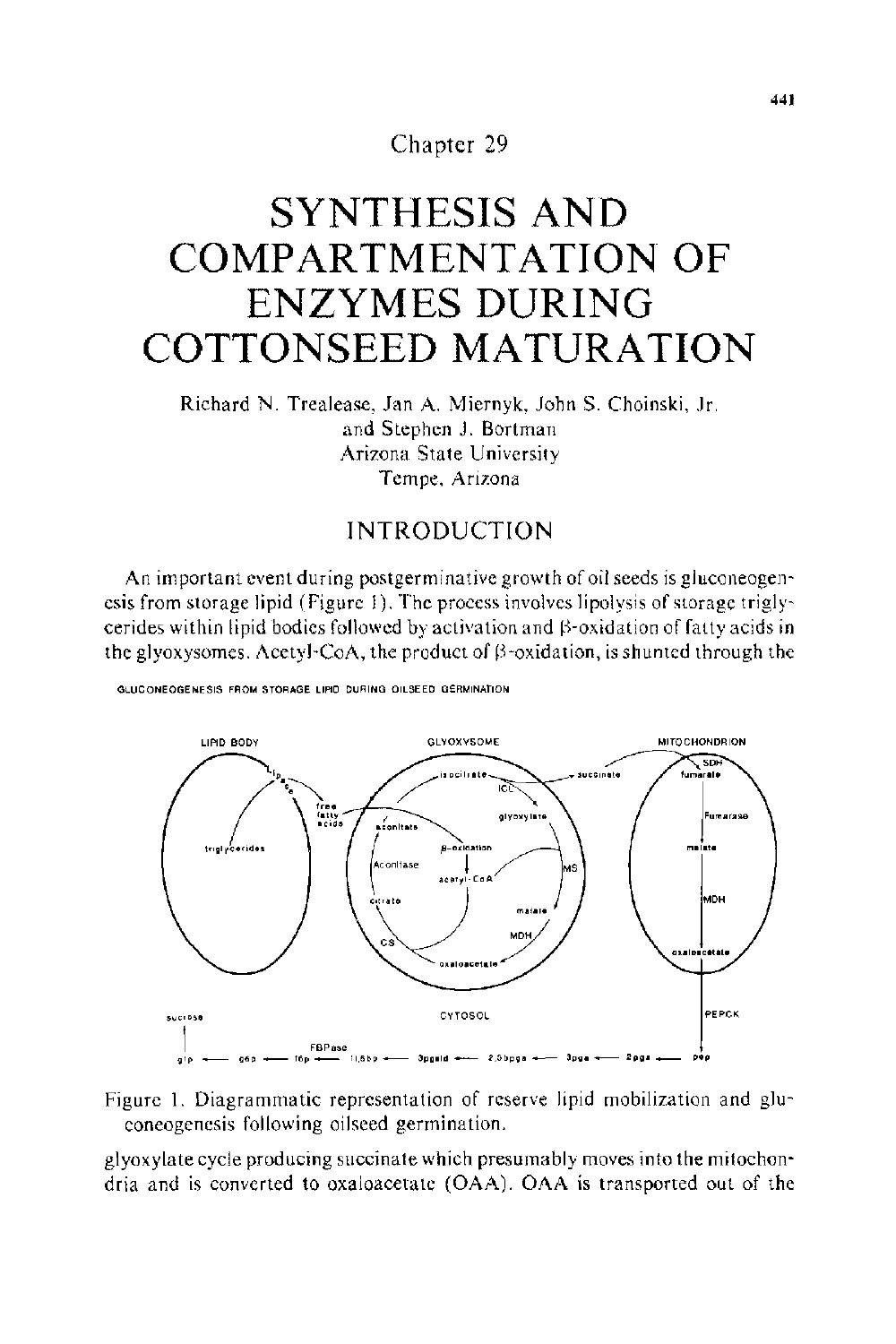mitochondria and decarboxylated to phosphoenolpyruvate (PEP), which is converted to sucrose via several glycolytic enzyme reactions in the cytosol. This transport carbohydrate presumably moves from the cotyledons to the axis where it is used as a main carbon source for seedling growth.

Studies with several different oil seeds have shown that the two enzymes unique to the glyoxylate cycle, isocitrate lyase (ICL) and malate synthase (MS), develop *de novo* following germination (Beevers, 1979). Previous work with castor beans indicated that glyoxysomes housing these enzymes were synthesized together during postgerminative growth (see Beevers, 1979, for review). Interpretation of these studies led to the generalization that glyoxylate cycle enzymes are absent or have negligible activity in storage tissues of all ungerminated oil seeds (Beevers, 1979). Data presented in this paper, however, indicate that glyoxysomes containing all of the glyoxylate cycle enzymes (except ICL) are synthesized during cottonseed maturation and persist in dry cotyledons prior to germination. *De novo*  synthesis of enzymes does occur during postgerminative growth but likely are added post-translationally to organelles synthesized during maturation and carried over into germinated seeds.

lhle and Dure (1972) concluded from experiments with Actinomycin D (Act D) that the *de novo* synthesis of ICL and carboxypeptidase C during cottonseed germination was from pre-existing mRNAs stored in dry seeds. Since these enzymes were unique to germination, i.e., were not enzymes found in cotyledons during maturation, they postulated that ICL and carboxypeptidase C were representative of an entire body of similar "germination" enzymes whose synthesis was regulated in concert from mRNAs transcribed during maturation, but not translated until commencement of germination. In a proposed developmental scheme for cottonseed embryogenesis, Ihle and Dure (1972) suggested that transcription of this mRNA occurred shortly after natural atrophy of the vascular connection (funiculus) between the ovary wall and ovular tissue surrounding the developing embryos (at approximately 32 days postanthesis, DPA). Loss of vascular flow from the mother plant was presumed responsible for cessation of embryonic growth (cell division) and derepression of germination cistrons. Abscisic acid (ABA), apparently synthesized in the ovular tissues and absorbed by the embryos at about this time (DeLanghe and Vermeulen, 1972), was implicated in suppressing translation of the germination mRNAs, thus preventing vivipary of the embryos in maturing bolls. The overall scheme describes several developmental events which are thought to be part of the preprogramming of the seed for successful germination (Dure, 1975; Harris and Dure, 1978; Ihle and Dure, 1972).

Smith *et al.*, (1974) and Radin and Trelease (1976) independently reported that treatment of mature seeds and excised embryos with Act D *did* inhibit appearance of ICL activity. Both groups attributed the disparity between their results and those of lhle and Dure to the method of treating embryos with Act D prior to germination. Furthermore, Schubert and associates (Chapter 22) and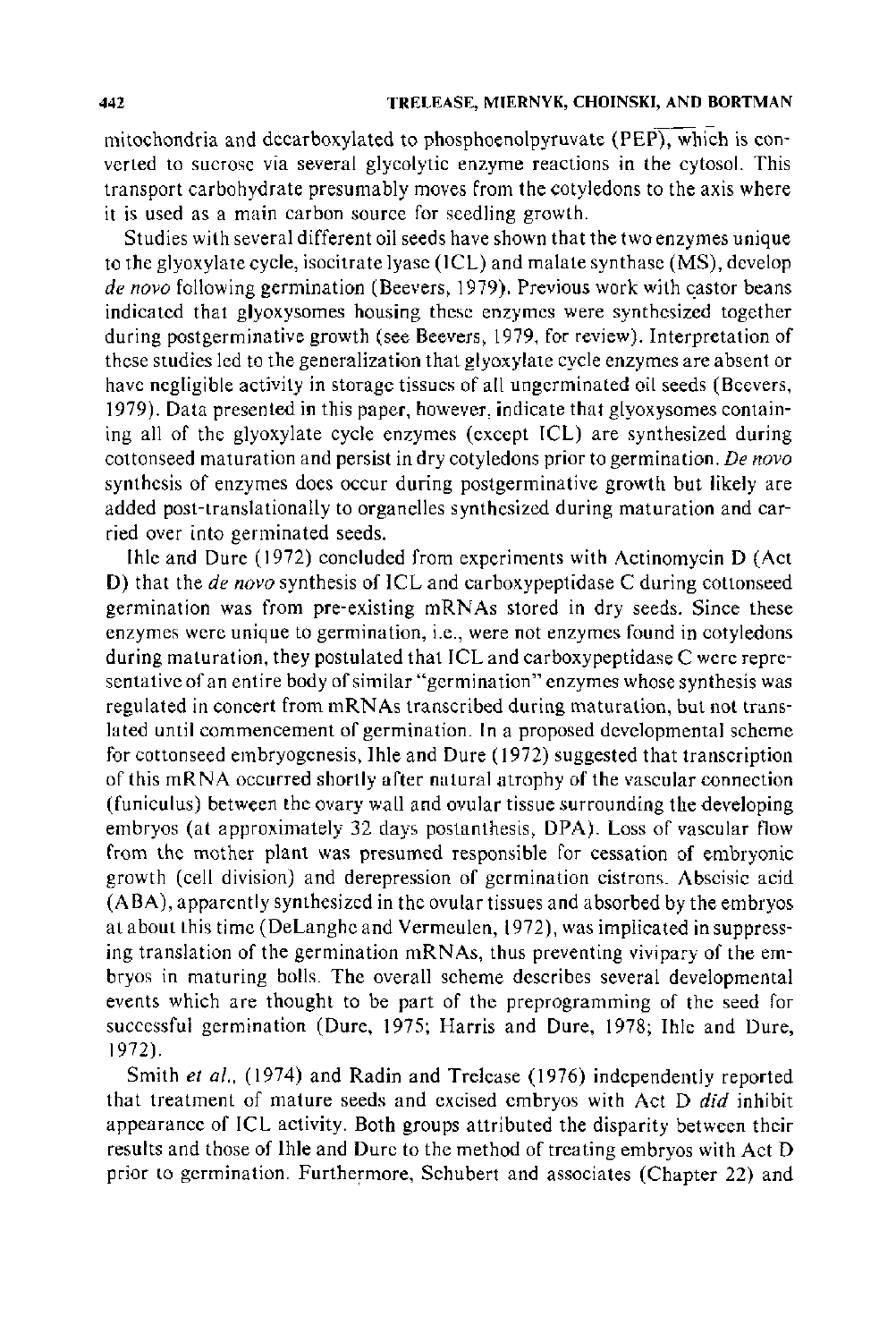Stewart (Chapter 20) have strong evidence that the funiculus does not break at 32 DPA, but remains intact, transporting carbon from the mother plant into the embryo sink until approximately 45-50 DPA. These results clearly are inconsistent with the developmental scheme proposed by lhle and Dure (1972). There is ample evidence that a body of mRNA pre-exists in dry cotton seeds and that this mRNA needs to be further processed (e.g. by polyadenylation) for normal germination to commence (Dure, 1977; Hammett and Katterman, 1975; Harris and Dure, 1978). However, the conflicting results outlined above and data presented in this paper indicate that the specific role of this conserved mRNA should be reassessed. Moreover, it appears that the timing and control of developmental events related to preparation of the seed for germination must be reevaluated.

Over the past ten years our laboratory has been involved in studies aimed at understanding the relationship between activities of lipid-mobilizing and gluconeogenesis-related enzymes and their subcellular localization within cotyledons of various oil seeds. Results from this work have led us to conclude that there must be certain developmental events that occur during oilseed embryogenesis that would prepare the seed for the massive reserve mobilization that occurs during postgerminative growth. Dure's (1975) and Katterman's (Hammett and Katterman, 1975) laboratories have contributed considerable information on the molecular biology of nucleic acids involved in cottonseeds (see Chapter 28). Benedict's group (Chapter 22) has provided important information on carbon fixation and transport in developing bolls, and hopefully our laboratory can provide meaningful data on enzyme activity and organellar localization as they pertain to the physiology and biochemistry of developing cotton embryos.

# METHODS

# GROWTH AND SELECTION OF PLANTS

Cotton plants, *Gossypium hirsutum* L. cv. Deltapine 61 and 70, were grown under glasshouse conditions. Flowers were routinely tagged at anthesis to determine the age of developing bolls. Since the boll development period varied with the seasons, we selected embryos on the basis of age (DPA), a standard degree of ovule wall sclerification, and gross morphology and fresh weight of embryos (Choinski and Trelease, 1978).

Studies on mature seeds were done mostly with commercial Deltapine 61 and 70 seed. Similar results were obtained when seeds harvested from our glasshouse plants were acid delinted and germinated on plates. Germination and postgerminative growth of seedlings in Petri dishes was done according to the presoaked and decoated procedure previously described (Radin and Trelease, 1976).

# ORGANELLE ISOLATION AND ENZYME ASSAYS

Total enzyme activity in immature embryos and germinated seeds was determined from clarified homogenates of French-pressed samples (Choinski and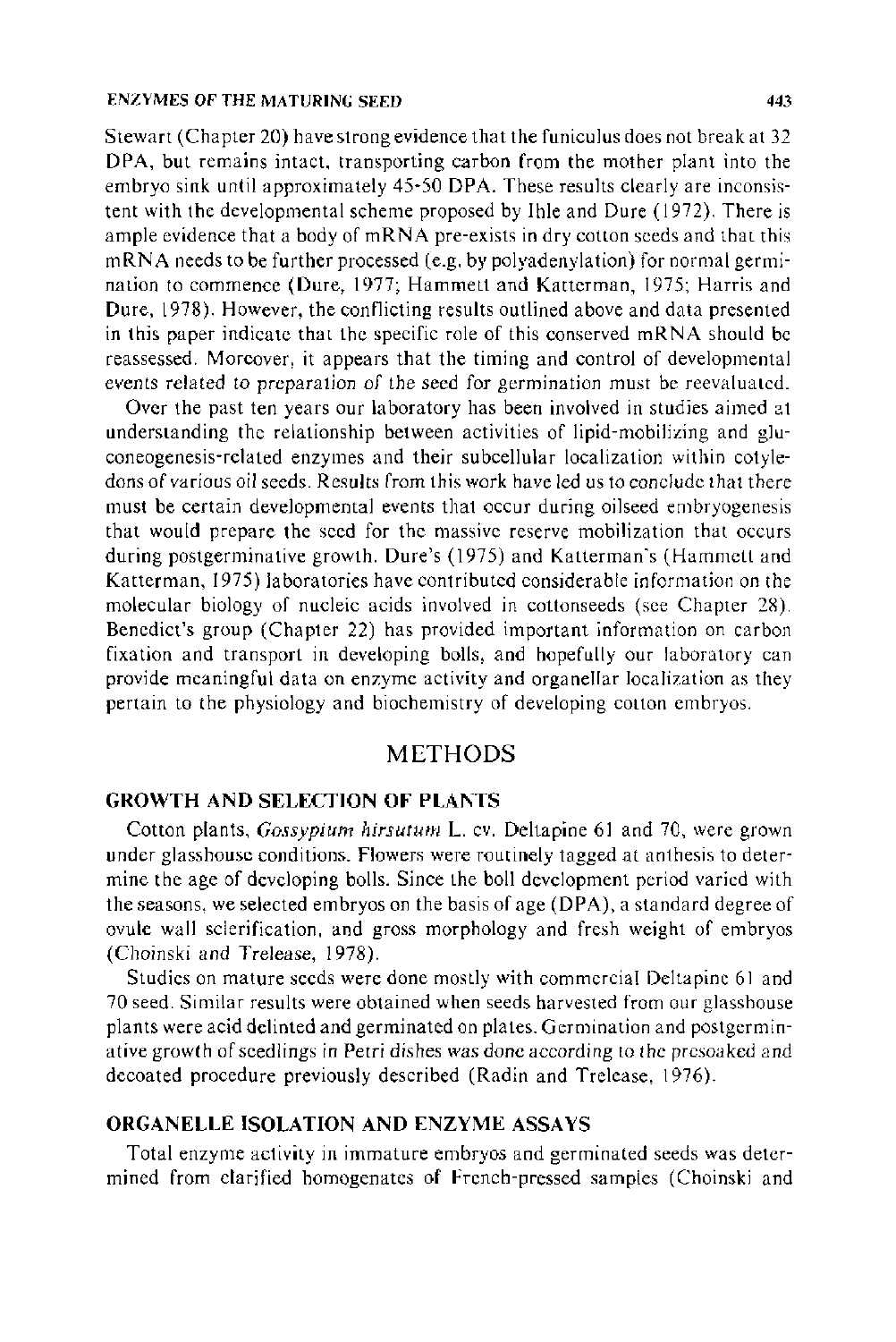Trelease, 1978). Isolation of organelles was accomplished with a Beckman JCF-Z zonal rotor. The procedure is described by Choinski and Trelease (1978) for immature embryo organelle isolation, and essentially the same procedure for germinated seeds is outlined by Bartman *et a/.* ( 1981 ). Enzyme activity was measured according to procedures in Bartman and Trelease (1981) and Miernyk and Trelease ( 1981 a, b). Total nitrogen was measured as described by Choinski *et a/.* ( 1981). Total lipid was gravimetrically determined after chloroform-methanol extraction and Folch washing; neutral lipid was that fraction collected after passing the total lipid extract through a silica gel G column in chloroform (Miernyk and Trelease, 1981a). Proteins in germinated-seed gradients were estimated by the Lowry *et al.* (1951) procedure; those in embryo gradient fractions and embryo cultures were determined by the Bradford method ( 1976). BSA was the standard for Lowry, and human gammaglobulin for Bradford procedures. Close agreement between the two methods was found, but the Bradford technique was more convenient.

## EMBRYO CULTURE

Complete details of the culture procedure are given in Choinski *et a/.* (1981 ). Excised ovules (with fibers removed) were surface sterilized in 1.3 percent hypochlorite, and embryos were aseptically removed with a scalpel and soaked in sterile solution (water, ABA or ABA plus an inhibitor.) Following a 3-hour presoak, 15 embryos were placed in a 150 x 25 mm plastic Petri dish containing 75 ml of culture medium in 0.8 percent agar. Cultures were maintained in the dark at 30C. The cotton ovule medium of Beasley and Ting ( 1973) was used with the following exceptions: 0.058 M sucrose was substituted for glucose plus fructose, and 3 mM L-aspargine and 4 mg/ml  $NH_4$ -malate were added. ABA and Act D solutions were autoclaved separately before addition to the autoclaved medium. Cordycepin and cycloheximide solutions were filter-sterilized.

# ENZYME DEVELOPMENT AND ORGANELLE LOCALIZATION

### IN GERMINATED SEEDS

Mature seeds decoated after a 4-hour imbibition period and germinated on moist Petri plates for several days (see Figure I, Bartman *et a!.,* 1981, for morphology) developed glyoxylate cycle and gluconeogenesis-related enzyme activities which peaked at about 38 to 48 hours after initial imbibition (Table 1). Isolation of organelles on sucrose-density gradients from cotyledons of 48-hour germinated seedlings revealed that a fatty acid  $\beta$ -oxidation marker enzyme (3hydroxyacyl CoA dehydrogenase), catalase, glyoxylate cycle enzymes (ICL, MS and citrate synthase), and alanine and aspartate aminotransferases (not shown) all banded in the 1.26 *gjcm'* region of the gradient, separate from mitochondria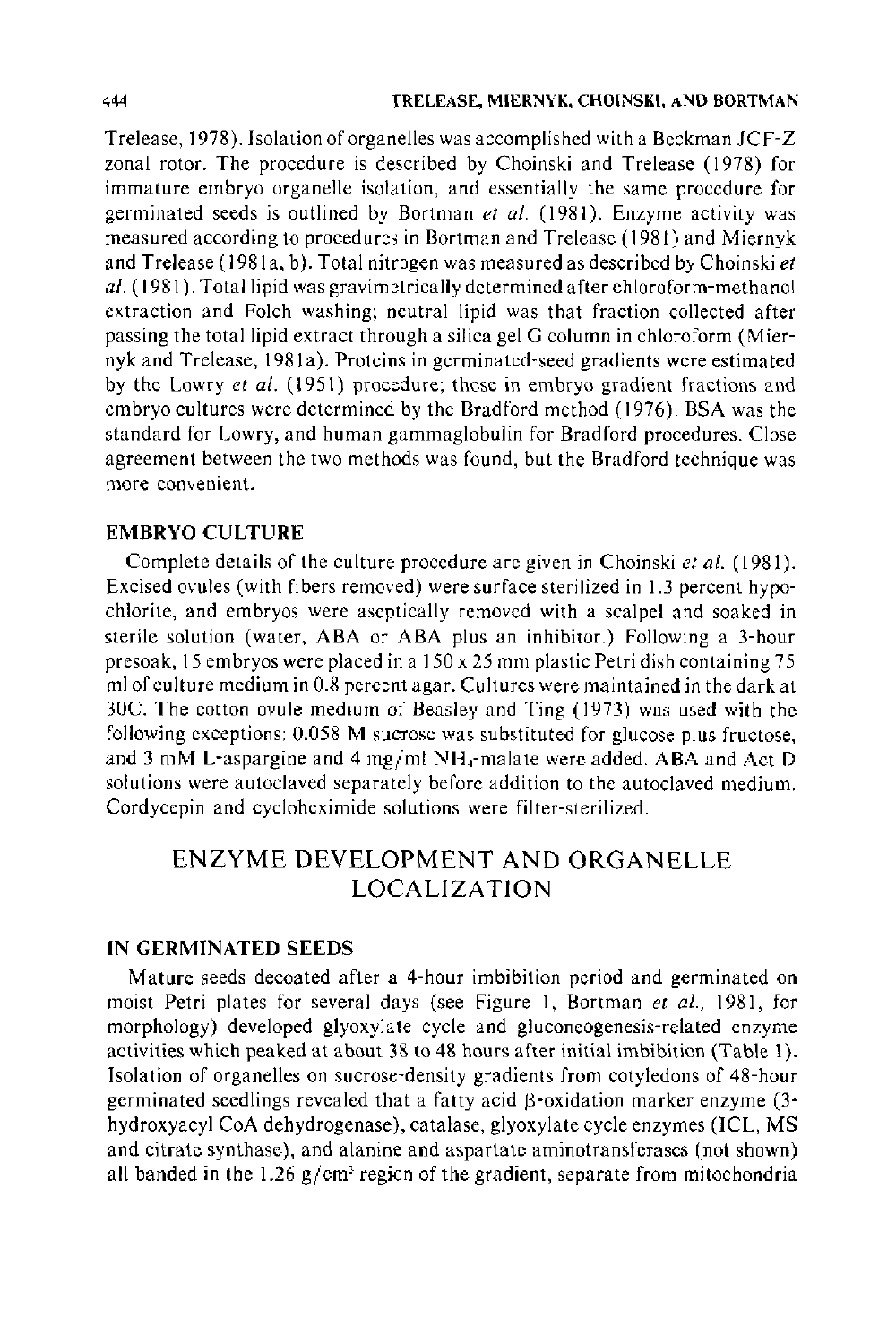Table I. Development of enzyme activity in cotyledons of *Gossypium hirsutum*  (cv. Deltapine 61, 1977 harvest) germinated and grown in the dark on moist filter paper at 30C. Values are means from at least 4 separate experiments wherein 12 to 16 cotyledon pairs were homogenized per experiment. (From Hortman *eta/.,* 1981).

| Enzyme                | Hours after initial soaking                                           |                |           |           |           |           |  |
|-----------------------|-----------------------------------------------------------------------|----------------|-----------|-----------|-----------|-----------|--|
|                       | 0                                                                     | $10 - 12$      | $22 - 26$ | $36 - 40$ | $45 - 50$ | $70 - 75$ |  |
|                       | nmol min <sup>-1</sup> cotyledon pair <sup>-1</sup> X10 <sup>-1</sup> |                |           |           |           |           |  |
| Isocitrate            |                                                                       |                |           |           |           |           |  |
| lvase                 | 0                                                                     | $\theta$       | 12        | 41        | 42        | 38        |  |
| Malate                |                                                                       |                |           |           |           |           |  |
| synthase              | 32                                                                    | 43             | 71        | 200       | 200       | 160       |  |
| Catalase <sup>1</sup> | $\overline{\mathbf{4}}$                                               | Ħ              | 22        | 59        | 55        | 56        |  |
| Malate DH             | 840                                                                   | 1,190          | 1,650     | 1.840     | 1.970     | 1.850     |  |
| Citrate               |                                                                       |                |           |           |           |           |  |
| synthase              | 28                                                                    | 42             | 45        | 52        | 84        | 51        |  |
| Aconitase             | 6                                                                     | 8              | 24        | 55        | 51        | 29        |  |
| Enoyl                 |                                                                       |                |           |           |           |           |  |
| hydratase             | 110                                                                   | 350            | 490       | 620       | 137       | 23        |  |
| Hydroxyacyl-          |                                                                       |                |           |           |           |           |  |
| CoA DH                | 38                                                                    | 78             | 116       | 208       | 147       | 42        |  |
| Oxoacyl               |                                                                       |                |           |           |           |           |  |
| thiolase              | 3                                                                     | $\overline{4}$ | 17        | 26        | 16        | 6         |  |
| Aspartate AT          | 38                                                                    | 33             | 110       | 137       | 160       | 112       |  |
| Alanine AT            | 32                                                                    | 28             | 41        | 42        | 36        | 21        |  |
| Triosephosphate       |                                                                       |                |           |           |           |           |  |
| isomerase             | 1,840                                                                 | 1,900          | 1,950     | 1,950     | 2.160     | 1,880     |  |
| Fructose-             |                                                                       |                |           |           |           |           |  |
| bisphosphatase        | 7                                                                     | 7              | 15        | 122       | 96        | 32        |  |
| NADP-                 |                                                                       |                |           |           |           |           |  |
| isocitrate DH         | 6                                                                     | 6              | 14        | 23        | 27        | 20        |  |

1 Liick units

marker enzymes equilibrating at 1.19 g/cm<sup>3</sup> (Figure 2). The 1.26 g/cm<sup>3</sup> region of the gradient is where glyoxysomes characteristically equilibrate when isolated from other oil seeds (Beevers, 1979). Electron microscopic examination of these fractions showed that glyoxysomes were the predominant organelles (Bortman et *al.,* 1981).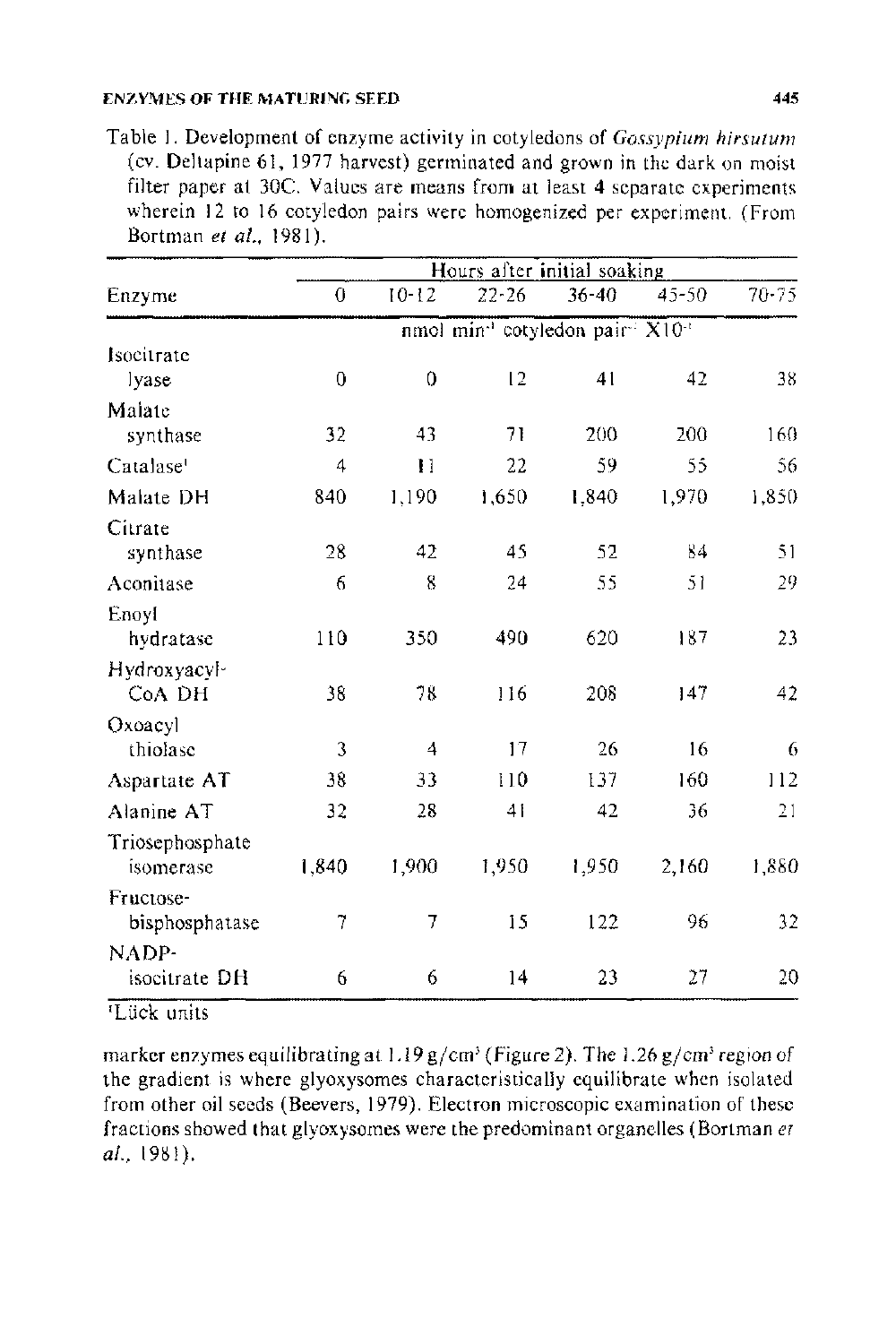

Figure 2. Distribution of protein and enzyme activities on a continuous sucrose density gradient after centrifuging a clarified homogenate of cotyledons removed from 48-hr-old seedlings. Enzyme activities are  $\mu$ mol/min/fraction, except for ICL which is nmol/min. Mitochondria (1.19 g/cm<sup>3</sup>) are clearly separated from glyoxysomes  $(1.26 \text{ g/cm}^3)$ .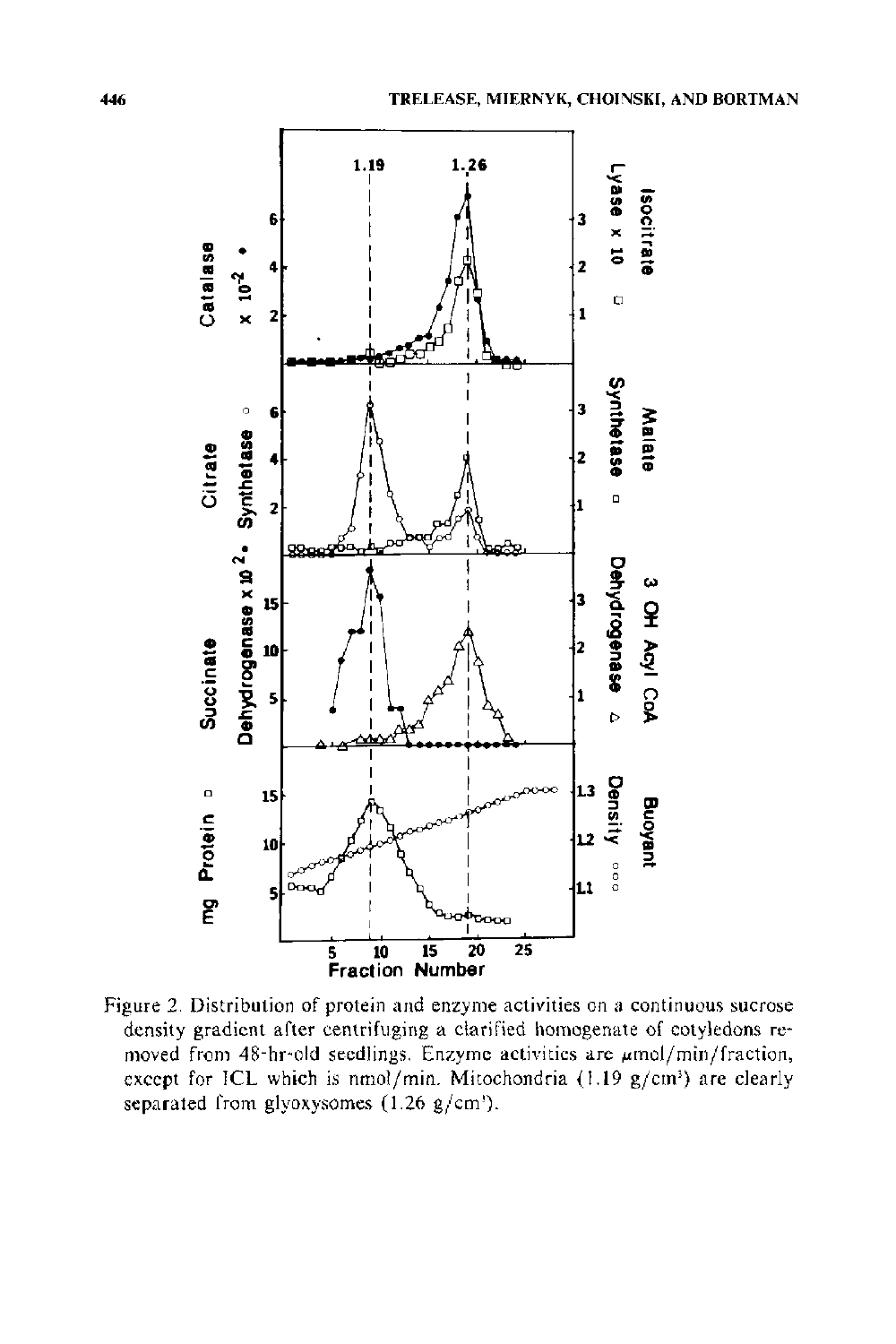#### IN MATURING EMBRYOS

Selected enzyme activities were assayed in homogenates of embryos excised from bolls at various times after anthesis. Figures 3 and 4 and Table 2 show development of enzyme activities in maturing embryos compared to that in germinated mature seeds. Catalase, a constituent enzyme of glyoxysomes, and *13* oxidation enzymes (known to be in glyoxysomes, Miernyk and Trelease, 1981 a) increased in activity from 22 to 50 DPA. Activity of MS did not parallel these increases in activity; it was not detectable in embryos excised from 22 to 40 DPA



Figure 3. Development of selected glyoxysomal enzyme activities in embryos and germinated seeds. For actual activities (nmol/min/embryo), multiply ordinate values by 10 for catalase, by 100 for malate synthase and by 20 for isocitrate lyase.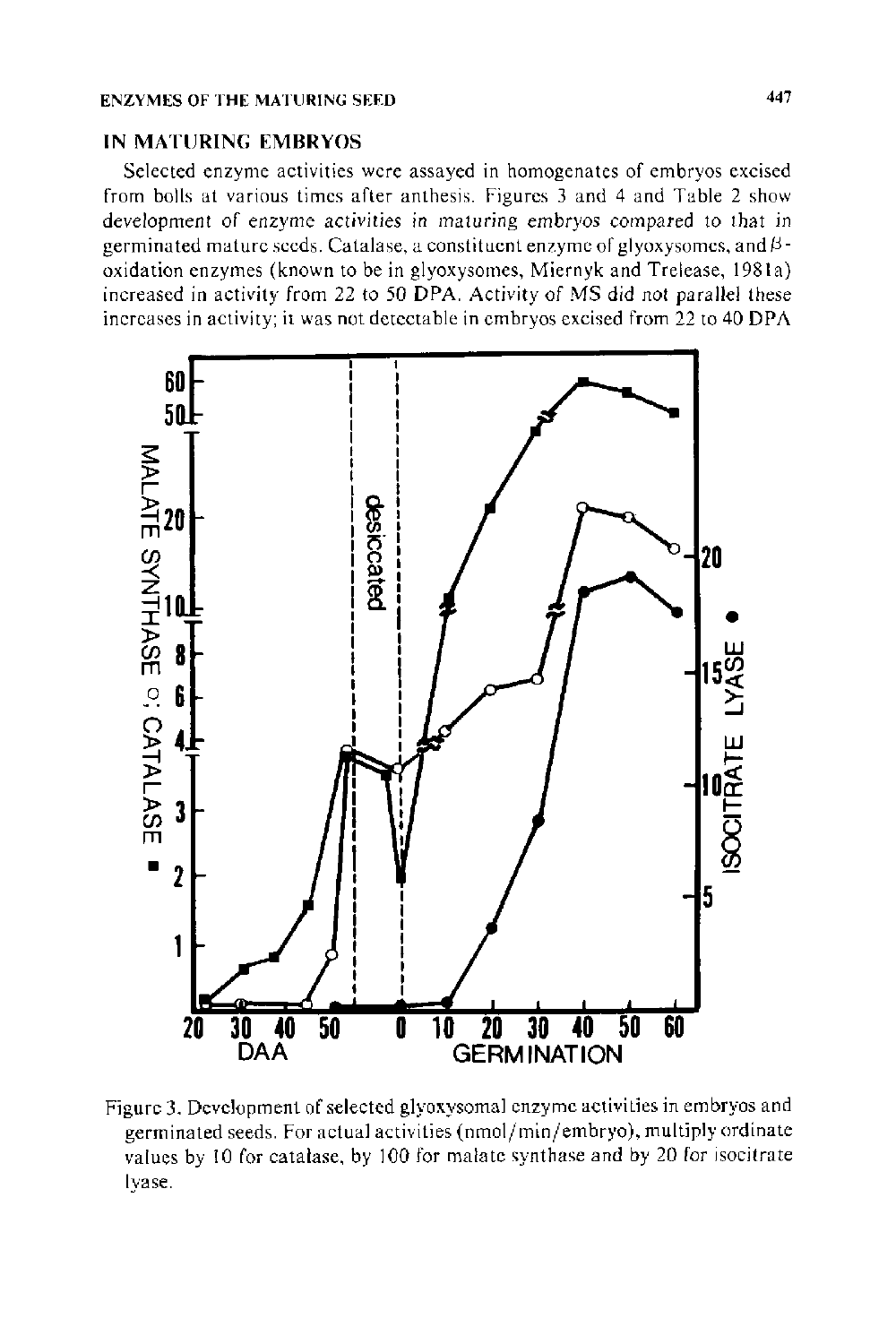but increased dramatically from approximately 42 DPA to 50 DPA, reaching a level nearly 20 percent of peak activity found in germinated mature seeds. Activity of ICL, a companion enzyme to MS in the glyoxylate cycle, was not detectable at any stage of maturation; it developed only after a 10-hour lag period following germination of mature seeds (Figure 3). The lack of ICL activity in immature



Figure 4. Development of catalase and  $\beta$ -oxidation enzyme activities in embryos and germinated seeds in relation to the synthesis and degradation of neutral lipid. For actual enzyme activity (nmol/min/embryo), multiply ordinate values by 200 for enoyl hydratase, by 100 for hydroxyacyl-CoA DH, by 20 for thiolase and by 18 for catalase. (From Miernyk and Trelease, 198la).

embryos is consistent with Dure's findings (Dure, 1975), but the noncoordinated development of MS and the other enzyme activities during maturation has not been shown previously. All of these enzymes are required for successful postgerminative lipid mobilization but appear in immature embryos prior to desiccation. In addition, activity of these enzymes (except ICL) developed in the presence of ABA which has been shown to accumulate in maturing embryos (Radin and Hendrix, personal communication). These data are inconsistent with two aspects of Dure's developmental scheme: (a) ABA prevents vivipary through suppression of mRNA translation of enzymes required for "germination", and (b) the synthe-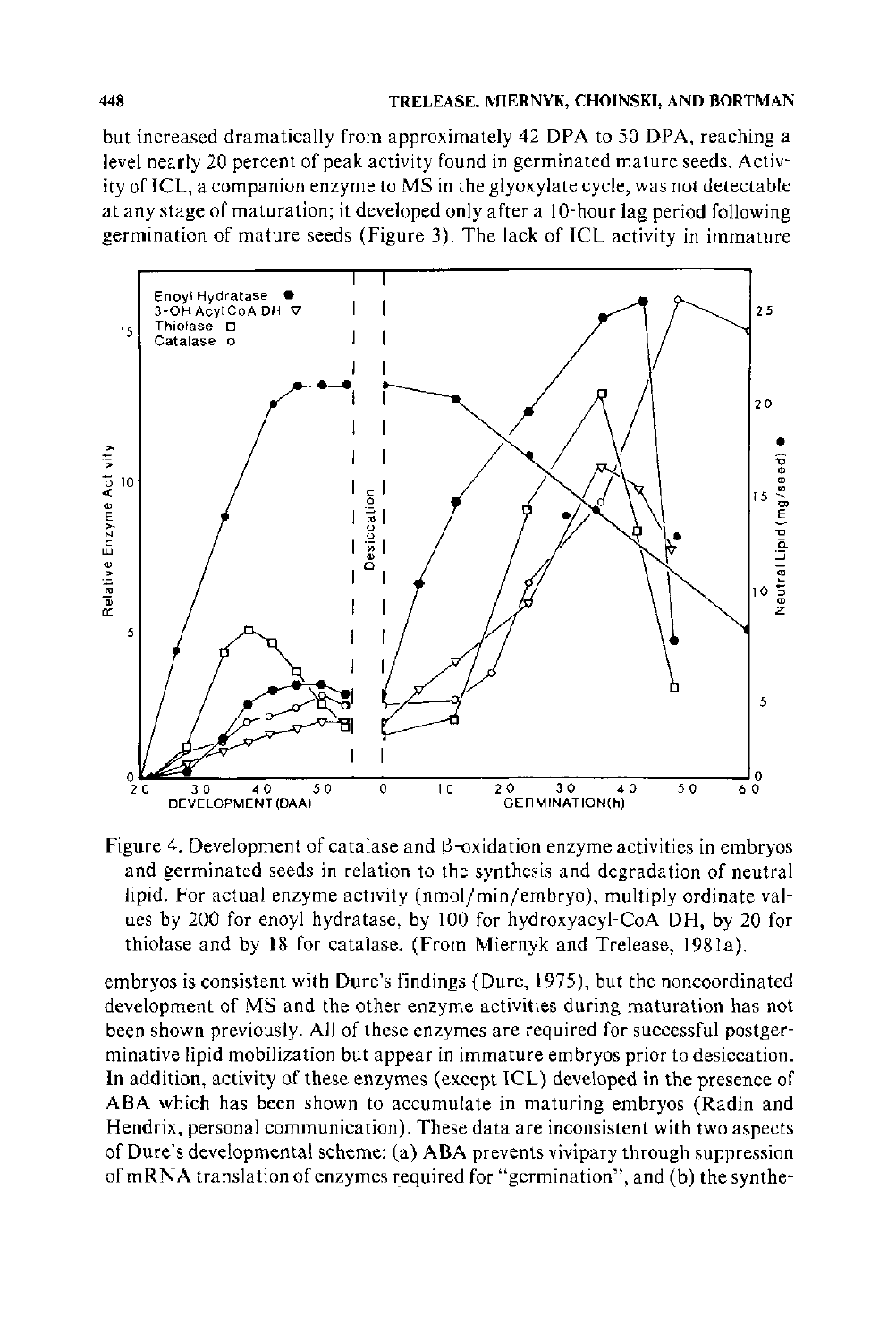| Days postanthesis  |                 |                 |                 |                 |                 |                 |
|--------------------|-----------------|-----------------|-----------------|-----------------|-----------------|-----------------|
| Enzyme             | 34              | 38              | 42              | 46              | 50              | 54              |
|                    |                 |                 | nmol/min/embryo |                 |                 |                 |
| Malate synthase    | 0               | 0               | $43 \pm 44$     | $115 \pm 38$    | $208 \pm 45$    | $319 \pm 24$    |
| Malate DH          | $8310 \pm 2004$ | $7770 \pm 2005$ | $8330 \pm 2263$ | $7960 \pm 2736$ | $8230 \pm 2419$ | $8390 \pm 2628$ |
| Citrate synthase   | $83 \pm 28$     | $142 \pm 30$    | $150 \pm 49$    | $167 \pm 47$    | $205 \pm 55$    | $279 \pm 42$    |
| Aconitase          | $40 \pm 8$      | $48 \pm 8$      | $75 \pm 21$     | $79 \pm 16$     | $79 \pm 12$     | $57 + 7$        |
| NADP-isocitrate DH | $55 \pm 24$     | $53 \pm 10$     | $74 \pm 12$     | $63 \pm 19$     | $66 \pm 19$     | $62 \pm 17$     |
| Fumarase           | $103 \pm 47$    | $148 \pm 11$    | $134 \pm 1$     | $131 \pm 42$    | $141 + 27$      | $146 \pm 64$    |
| Aspartate AT       | $327 \pm 47$    | $314 \pm 40$    | $348 \pm 54$    | $323 \pm 48$    | $338 \pm 15$    | $358 \pm 34$    |
| Alanine AT         | $327 \pm 68$    | $341 \pm 18$    | $367 \pm 32$    | $333 \pm 85$    | $325 \pm 28$    | $322 \pm 21$    |

Table 2. Developmental changes in enzyme activity during cotton embryo maturation. French-pressed, clarified homogenates were used directly for assays. Values are means  $\pm$  standard errors of eight separate experiments. (From Miernyk and Trelease, 1981b).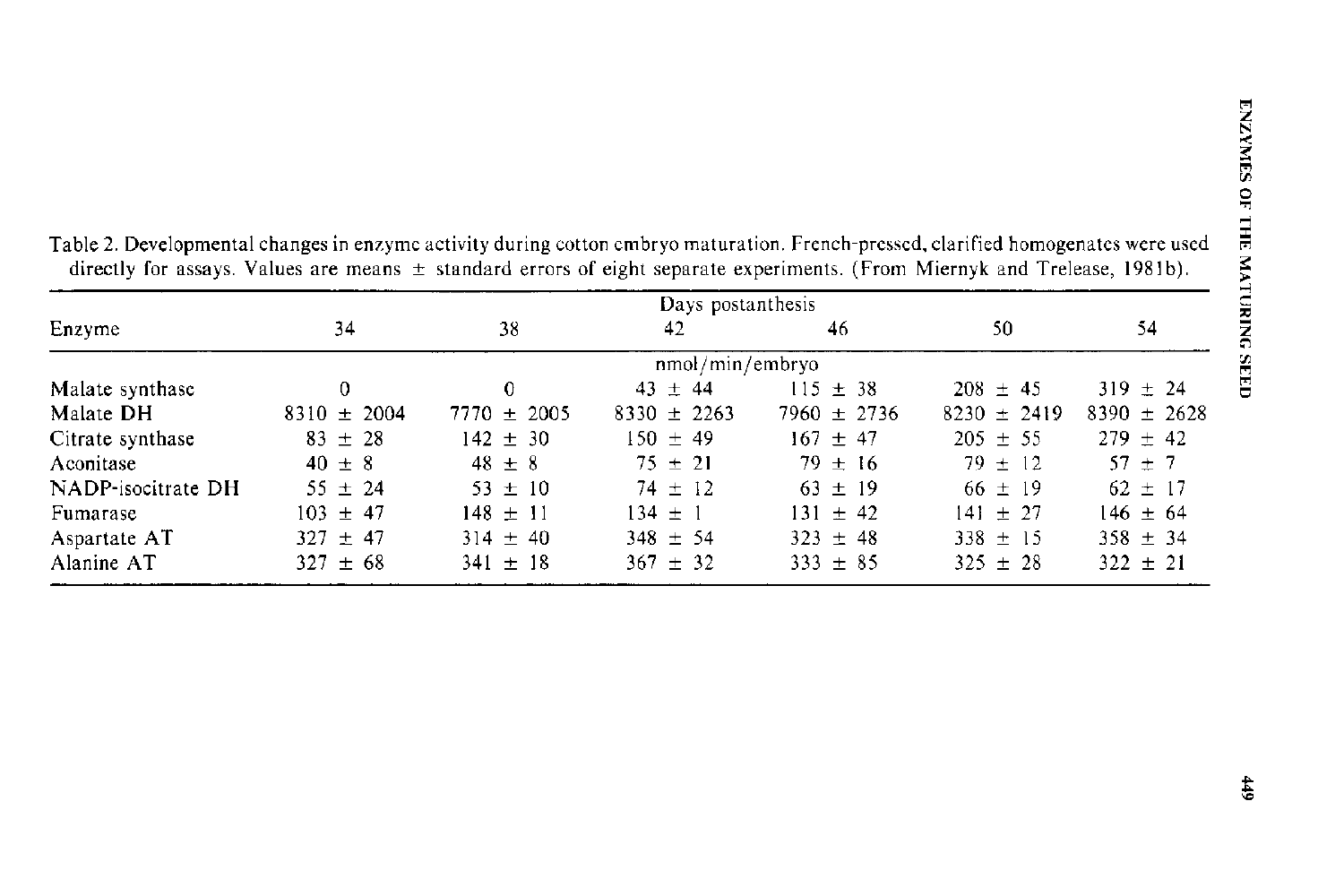Table 3. Total malate synthase activity in crude homogenates of dry cotton seeds representing several species and cultivars. Enzyme preparation and assay as in Methods. Seed dry weight is derived from decoated seeds previously stored at room temperature. Values are the mean of four separate preparations. Units are nmol/min. (From Miernyk et al., 1979).

| Seed                                                        | Units/seed | Units/mg<br>dry seed wt | Units/mg as<br>a per cent of<br>Deltapine 16 |
|-------------------------------------------------------------|------------|-------------------------|----------------------------------------------|
| Gossypium barbadense L.<br>cv. Pima (tetraploid)            | 747        | 8.53                    | 129                                          |
| Gossypium hirsutum L.<br>cv. Deltapine 61<br>(tetraploid)   | 451        | 7.84                    | 118                                          |
| Gossypium hirsutum L.<br>cv. Deltapine 16<br>(tetraploid)   | 380        | 6.63                    | 100                                          |
| Gossypium herbaceum L.<br>var. Africanum<br>(diploid)       | 91         | 5.33                    | 80                                           |
| Gossypium hirsutum L.<br>cv. Stoneville 213<br>(tetraploid) | 252        | 4.32                    | 65                                           |
| Gossypium arboreum L.<br>(diploid)                          | 125        | 3.70                    | 56                                           |
| Gossypium thurberi Tod.<br>(diploid)                        | 38         | 3.25                    | 49                                           |
| Gossypium davidsonii Kell.<br>(diploid)                     | 77         | 3.15                    | 48                                           |
| Gossypium australe F.v.M.<br>(diploid)                      | $12 \,$    | 2.30                    | 35                                           |

sis of an entire body of "germination" enzymes is regulated in a coordinated fashion (Dure, 1975). These aspects will be discussed in more detail later.

The discovery of substantial MS activity in mature Deltapine cotton seeds appeared to be an anomaly among oil seeds since it had been generally assumed that glyoxysomal enzyme activity was absent or negligible in oil seeds (Beevers. 1979). This prompted us to examine other ungerminated oil seeds, including several species and cultivars of cotton, for MS activity (Miernyk *et a!.,* 1979). The results from a survey of ungermination cotton seeds is shown in Table 3. All seeds had relatively high activity, ranging from 35 to 129 percent of the activity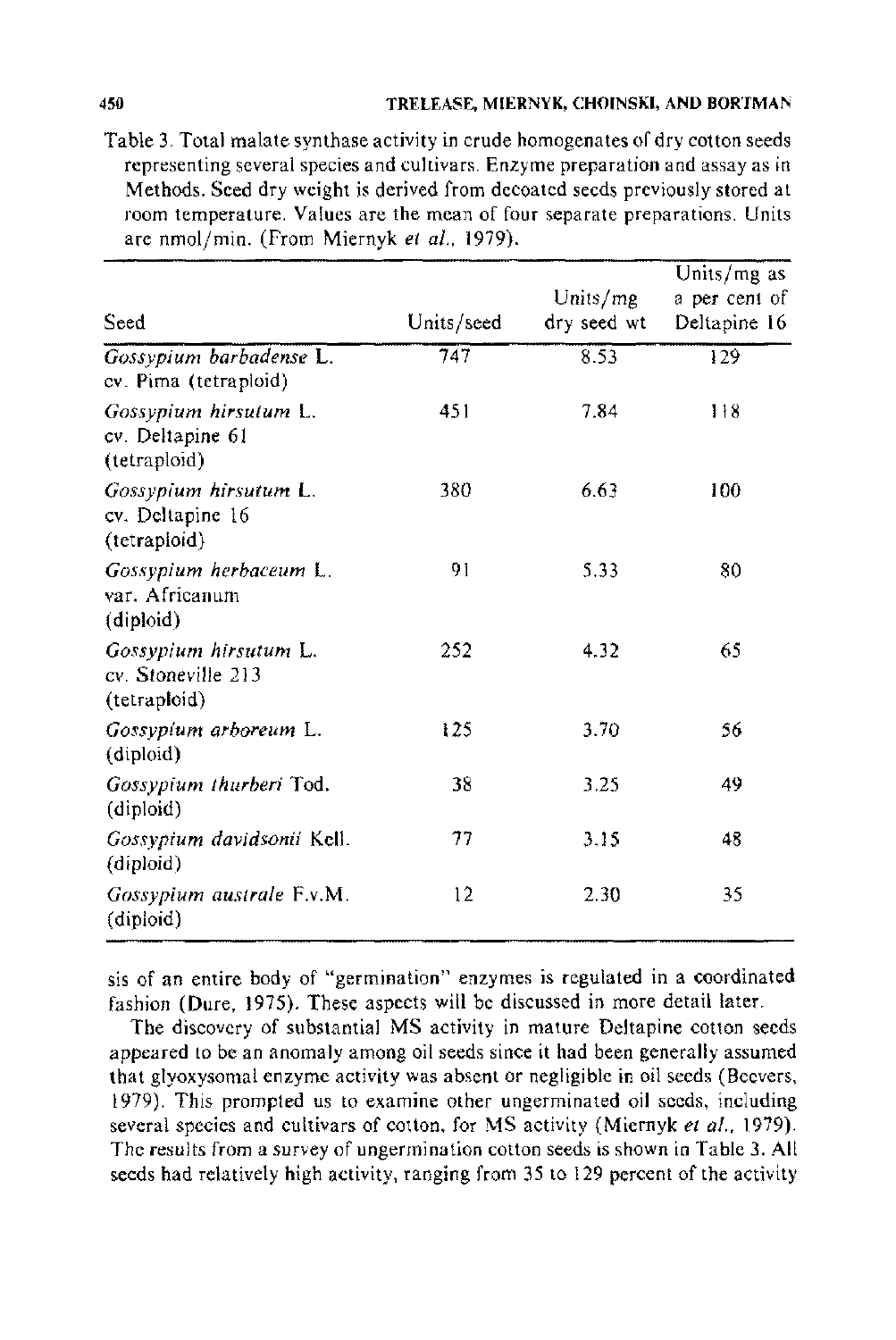(unitsjmg dry seed weight) found in *Gossypium hirsutum.* cv. Deltapine 16. None of the seed homogenates had detectable ICL activity. A survey of other ungerminated oil seeds, including mono- and dicotyledons representing 11 families, showed that appreciable MS activity was present in homogenates of all oil seeds examined (Miernyk et al., 1979). Thus, it was concluded that the synthesis of MS during seed development is universal among oil seeds, apparently in the absence of glyoxylate-cycle associated ICL activity.

The appearance of  $\beta$ -oxidation enzyme activities in the maturing embryos deserves further discussion. Figure 4 is a more detailed view of the development of these enzyme activities in embryos and germinated seeds, plotted in relation to synthesis and utilization of neutral lipids. Activity of three  $\beta$ -oxidation enzymes increased with catalase activity beginning at about 22 DPA. Enoyl hydratase and 3-hydroxyacyl CoA dehydrogenase rose to a peak with catalase at 50 DPA and remained essentially the same during the desiccation period. Thiolase activity, however, increased initially with the other enzymes, but consistently showed a peak activity at approximately 38 DPA. The significance of this is not under· stood. Although more enzyme activity develops following germination of mature seeds (Figure 4), clearly demonstrable  $\beta$ -oxidation enzyme activity developed in the maturing embryos during the period of neutral lipid synthesis and deposition in lipid bodies. The near parallel synthesis of neutral lipids and the enzyme system used to degrade ( $\beta$ -oxidize) fatty acids from neutral lipids seemed inconsistent with the anabolic metabolism normally associated with maturing cotyledon cells. This apparent inconsistency was addressed earlier by Hutton & Stumpf (1969) who had shown the presence of  $\beta$ -oxidation activity in maturing castor beans. Considering the known toxicity of free fatty acids and their high rate of synthesis during this period, they proposed that the B-oxidation system served as a ''scavenger" system for those fatty acids not incorporated into triglyceride moieties. We do not have any additional evidence for or against this hypothesis and, therefore, consider it to be a viable explanation for the concurrent existence of  $\beta$ -oxidation enzymes and neutral lipid synthesis.

Hutton & Stumpf (1969) also investigated subcellular localization of  $\beta$  -oxidation enzymes in developing castor beans. Their data showed enzyme activities in both the mitochondrial and glyoxysomal regions of sucrose density gradients. In the endosperm of germinated castor beans, however, the activities clearly were restricted to glyoxysomes (Cooper and Beevers, 1969). In scutellum from germinated corn seedlings (Longo and Longo, 1975) and megagametophyte of germinated pine (Beevers, 1979) activities were found in both the mitochondria and glyoxysomes. Isolation of particles and distribution of enzyme activities on su· erose gradients from cotton embryos harvested38 DPA is shown in Figure *5.* The  $\beta$ -oxidation enzymes and catalase were clearly segregated in the 1.25 g/cm<sup>2</sup> region of the gradient, separate from mitochondria equilibrating at  $1.21$  g/cm<sup>3</sup>. Activities of MDH and citrate synthase peaked in both regions of the gradient (not shown). This indicates that glyoxysomal-type particles were synthesized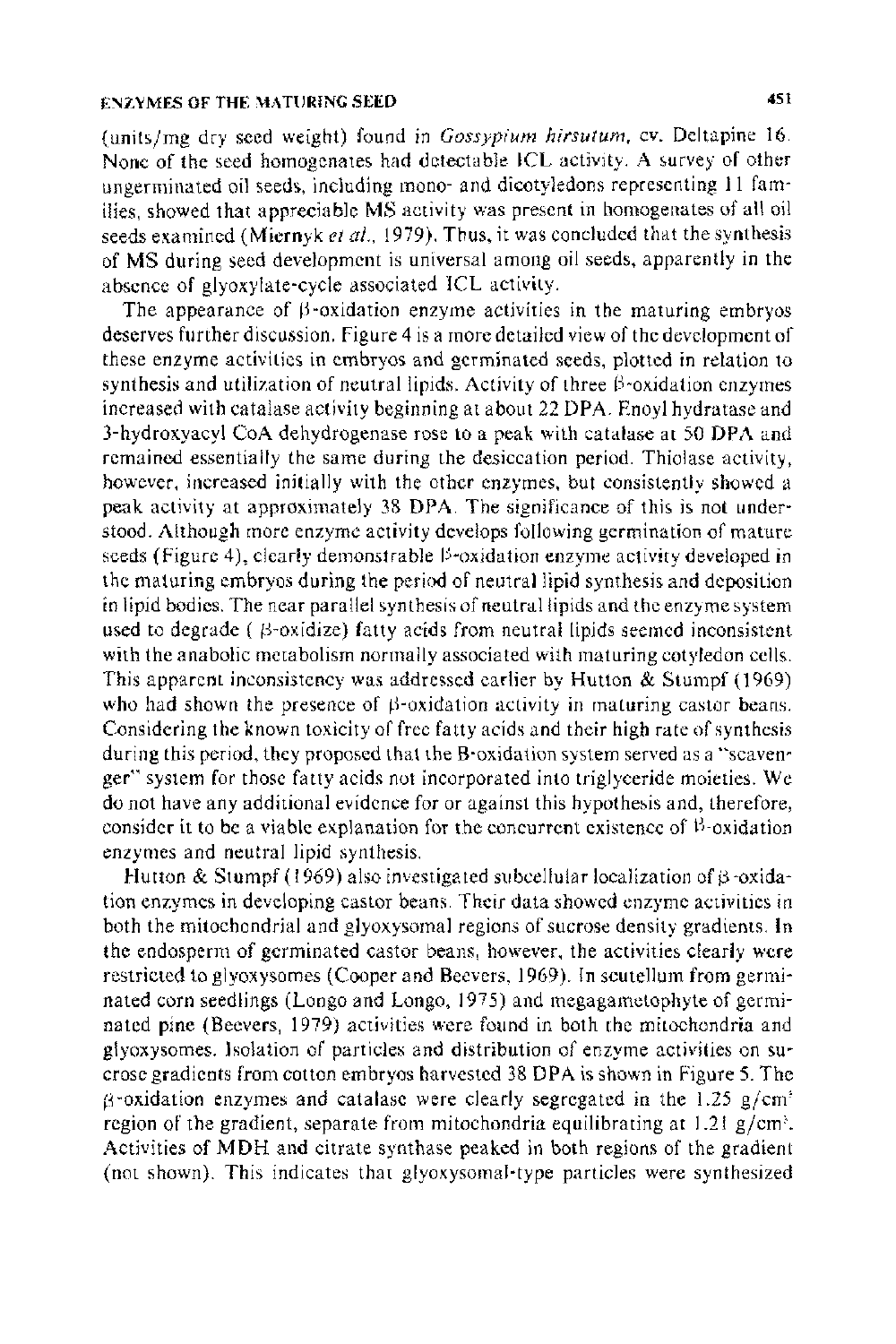

Figure 5. Distribution of protein and enzyme activity on a sucrose gradient after centrifuging a clarified homogenate of 38 DPA embryos. For actual activity (nmol/min/fraction), multiply ordinate values by 60 for enoyl hydratase, 2800 for fumarase, 85 for hydroxyacyl-CoA DH and 12 for thiolase. (From Miernyk and Trelease, 1981a).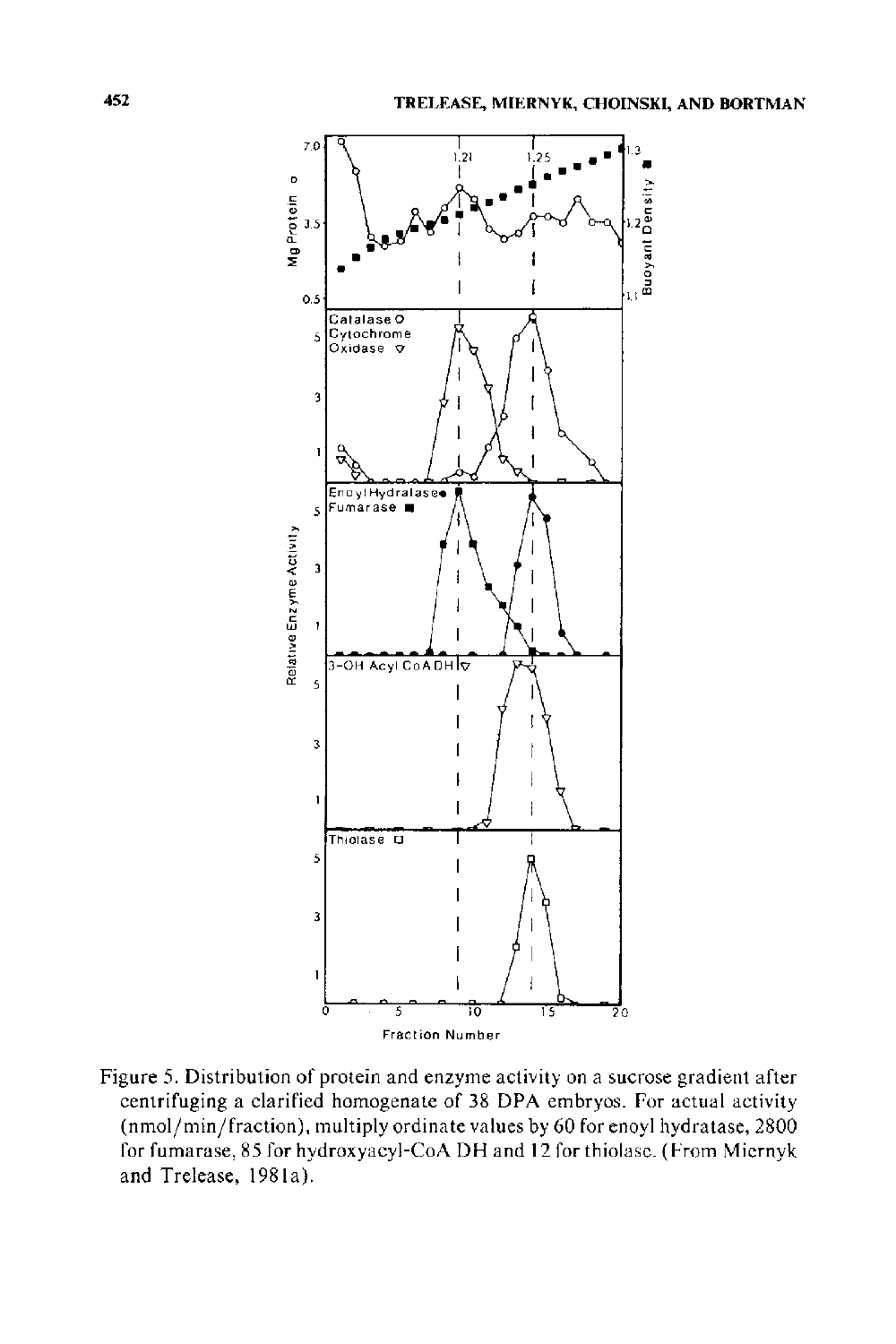

Figure 6. Distribution of enzyme activity from mature embryos on a sucrose gradient. Activity: enoyl hydratase x 150, fumarase x 4000, 3-OHAcCoA DH x 100, thiolase x 20 malate synthase x 45. (From Miernyk and Trelease, 1981a).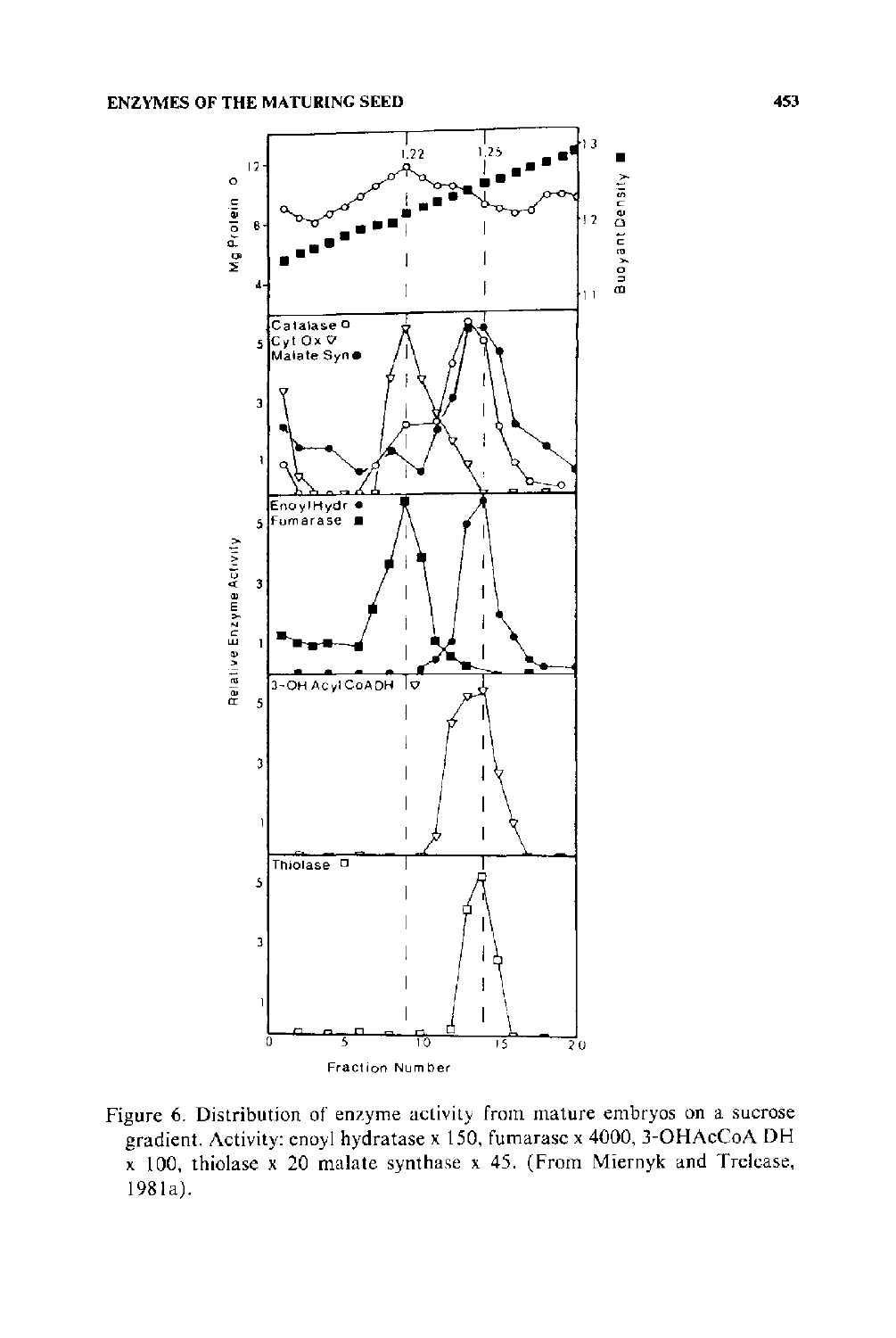during maturation, notably in the absence of either marker glyoxylate cycle enzyme (ICL or MS). Isolation of particles from mature embryos (54 DPA) showed the same  $\beta$ -oxidation enzyme distribution, i.e., an exclusive localization in glyoxysomal-type particles (Figure 6). Citrate synthase, MDH and aspartate aminotransferase (not illustrated) also were localized in glyoxysomes isolated from mature embryos.

The results outlined above show that fatty-acid  $\beta$ -oxidation and related gluconeogenic enzymes are synthesized during embryogenesis and that these enzymes are compartmentalized into organelles which have a similar buoyant density on sucrose gradients, as do glyoxysomes isolated from germinated seeds (see Table 4 for a summary). This comparison does not necessarily show that the

Table 4. Summary of enzyme activities from mature embryos (50-54 DPA) equilibrating in the mitochondrial and/or glyoxysomal regions of sucrose density gradients.

|                    | Mitochondria       | <b>Glyoxysomes</b>                  |
|--------------------|--------------------|-------------------------------------|
| Enzymes            | 1.20-1.22 $g/cm^3$ | $1.23 \cdot 1.26$ g/cm <sup>3</sup> |
|                    |                    | nmol/min/fractions                  |
| Isocitrate lyase   | 0                  | $\Omega$                            |
| Hydroxyacyl CoA DH | 0                  | 1,487                               |
| Enoyl hydratase    | 0                  | 1,528                               |
| Thiolase           | 0                  | 158                                 |
| Catalase           | 26                 | 127                                 |
| Malate synthase    | 37                 | 734                                 |
| Aspartate AT       | 483                | 1,125                               |
| Citrate synthase   | 1,452              | 333                                 |
| Malate DH          | 9.848              | 5,226                               |
| Alanine AT         | 80                 |                                     |
| NADP isocitrate DH | 160                |                                     |
| NAD isocitrate DH  | 80                 |                                     |

embryo-synthesized organelles are involved in gluconeogenesis, as are glyoxysomes in germinated seeds. The absence of detectable ICL activity in embryosynthesized organelles suggests that gluconeogenesis from acetyi-CoA is not likely. An alternate hypothesis would be that these organelles have some role in seed maturation. Considering the known enzyme content of the organelles, it seemed possible that they are centrally involved in organic acid metabolism (see Miernyk and Trelease, 1981b, for more data and discussion).

Recent evidence obtained by Kindl's group with cucumber seeds bears directly on our work with cotton seeds. They, like others, have been unable to assay ICL *activity* in dry seed extracts, but they did detect a protein in the dry-seed extracts which was precipitable with an antibody made to purified ICL obtained from germinated seeds {Koller *eta/.,* 1979). Thus, ICL could exist in an inactive form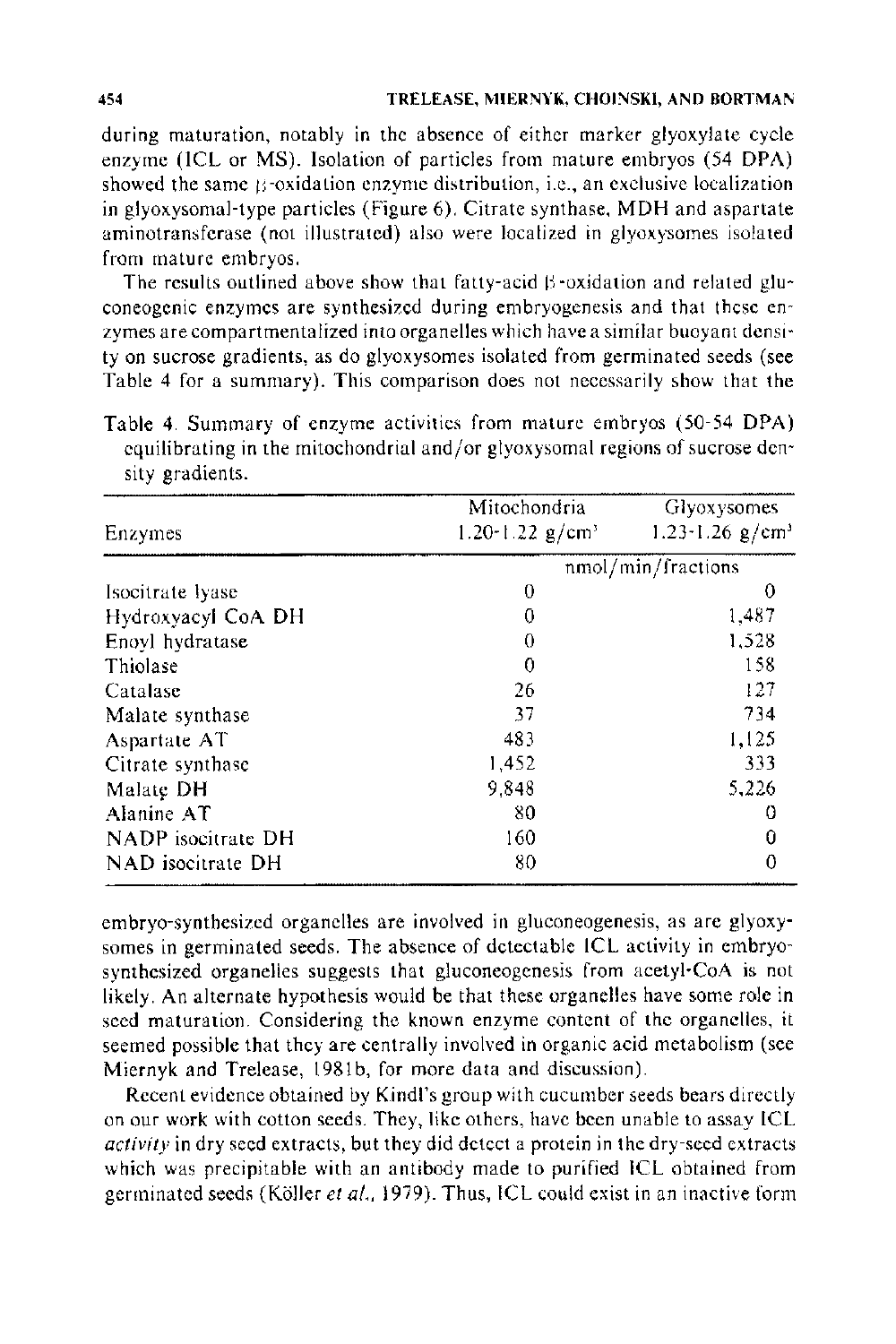*m vivo,* or it may be inactivated during extraction. We did a number of experiments with cottonseed extracts to test for possible inactivation of the enzyme during homogenization (Miernyk *eta/.,* 1979). Addition of a protease inhibitor, gel filtration, etc., did not yield any ICL activity. These treatments did not rule out the possible existence of an inactive enzyme *in vivo.* However, we have prepared an antibody to germinated-seed ICL and could not detect any immunological reactants in extracts from immature embryos (Miernyk *eta/.,* 1982). We believe the protein is not present in dry seeds but is synthesized *de novo* following germination, then added post-translationally to organelles synthesized during seed maturation. This delayed synthesis and compartmentation may be an important control on lipid mobilization.

Work in several laboratories on castor beans has led to a generalization that glyoxysomes are synthesized *de novo* following germination (Beevers, 1 979). The data favor the hypothesis that the constituent enzymes are inserted into newly formed glyoxysomes as they vesiculate from segments of rough endoplasmic reticulum. New evidence generated by Kindl's group indicates that enzyme addition to cucumber cotyledon glyoxysomes does not proceed in this fashion. Rather, their data show that several enzymes are added to glyoxysomes from cytoplasmic pools (Frevert *eta/* , 1980; Kind!, 1982). We do not have any direct biochemical data on glyoxysomal biogenesis in cotton seeds, but we have made cytochemical electron-microscopic observations for catalase reactivity in cotyledon cells of maturing embryos and germinated seeds and found nearly the same number of glyoxysomes per cell in immature and germinated cotyledons, plus an increased size of glyoxysomes in germinated seeds (Kunce *et al.,* unpublished). Taken together, these data allow speculation that the organelles synthesized during maturation are direct precursors of glyoxysomes in germinated seeds. The renewed synthesis of gluconeogenic enzymes following germination likely reflects the need for more of the same enzymes to process the carbon liberated from stored triglycerides. Hence, the embryo-synthesized organelles may serve as "primer glyoxysomes" already constructed and available to accept the new enzymes.

Such a hypothesis is not conceptually different from Ihle and Dure's (1972) original hypothesis that cotton embryos are programmed to prepare the seed for successful germination (and/or postgerminative growth). Their postulate, however. was based on the idea that the mRNAs for the germination enzymes (actually postgerminative enzymes, since they studied ICL and a protein degrading enzyme) were transcribed during maturation and were available for translation following germination. Our work with these and numerous other enzymes has shown that the enzymes increase in activity and are incorporated into organelles prior to germination. It is clear from Dure's work that mRNAs exist in dry cotton seeds and that they must be processed before normal germination and growth can occur (Dure, 1977; Harris and Dure, 1978). It seems appropriate now to learn which of the three subsets of mRNAs described by Dure (stored, residual, and newly-synthesized mRNA) code for the various enzymes involved in germination and seedling establishment.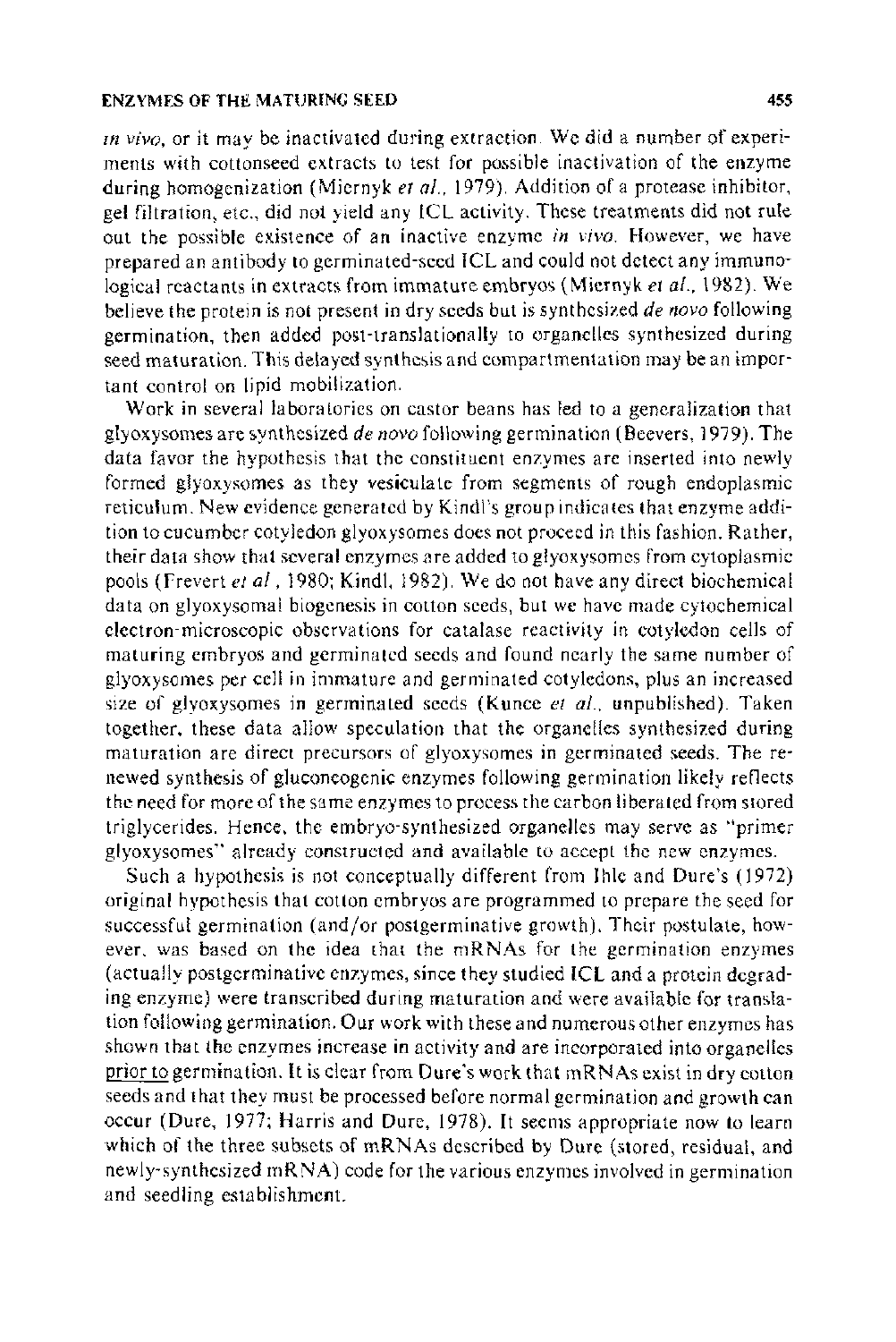## IN CULTURED EMBRYOS

There are few data in the literature describing the influence of hormones, metabolites, drugs, etc., on the development of enzymes in embryos during cotton boll maturation. Such information is needed to construct or modify working hypotheses on the mechanisms of developmental processes leading to preparation of the seed for germination. Due to the inherent difficulty in treating intact bolls with these compounds, we devised an *in vitro* culture system for excised embryos (Choinski *et al.,* 1980). Our efforts focused on culturing embryos excised about 40 DPA, since MS activity developed from zero activity subsequent to 40 DPA.

A modified version of the cotton ovule culture medium of Beasley and Ting ( 1973) was used. Inclusion of sucrose and L-aspargine in the media was based on high *in vivo* levels of these compounds (Mauney *et al.,* 1967) and their known role as primary transportable forms of carbon and nitrogen. The ammonium salt of malate was added in part because of the high level of malate noted in cotton endosperm tissue, and because NH.-malate plus sucrose and salts in the media



Figure 7. Appearance of embryos cultured *in vitro* for 4 days on nutrient media containing various concentrations of ABA. 1.0  $\mu$ g/ml ABA equals 3.8  $\mu$ m ABA. Bar on left equals 10 em. (From Choinski *et a/.,* 1981).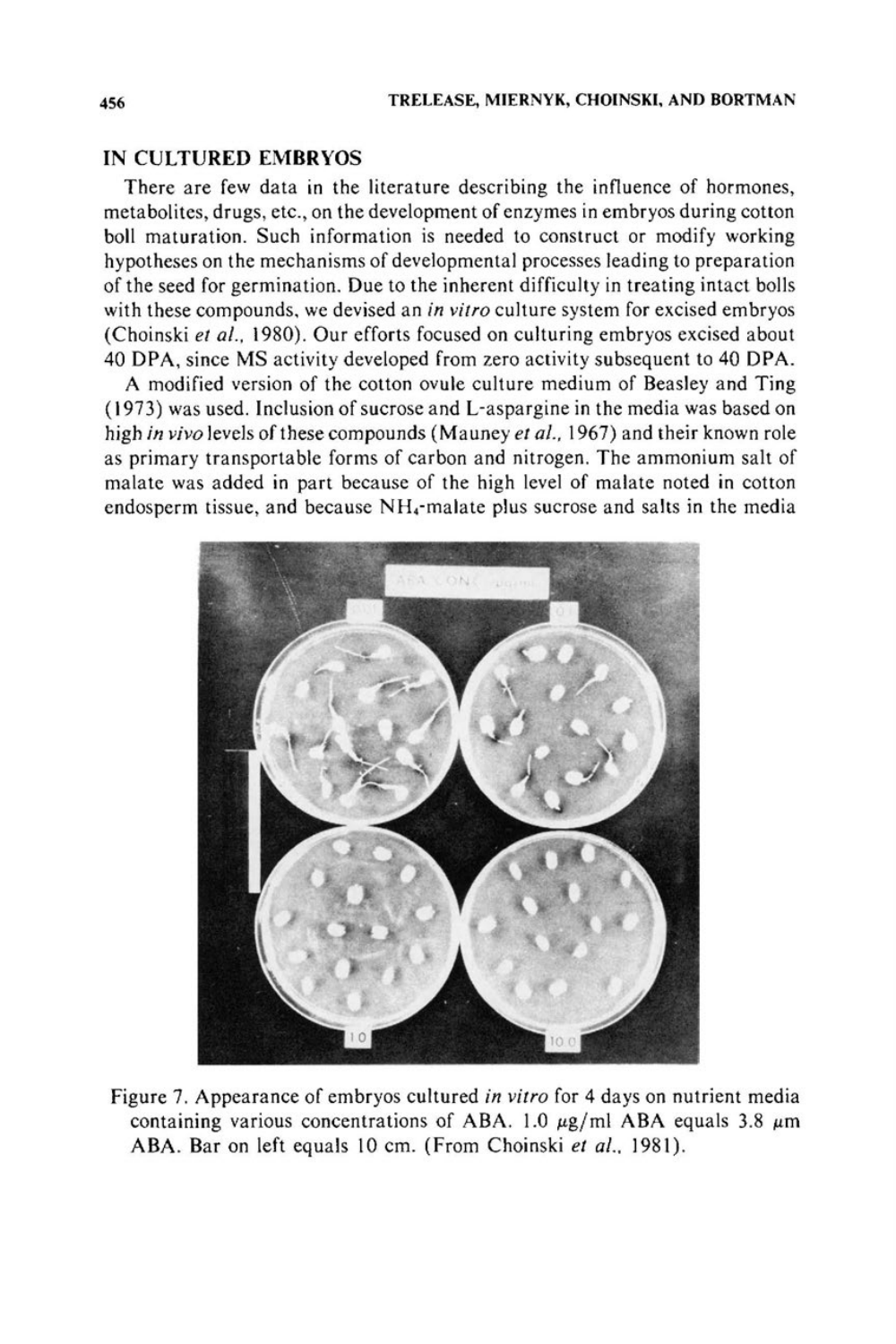were reported to greatly improve culturing efficiency of young cotton embryos (Mauney *et al.,* 1967). ABA was included in the media since it prevents precocious germination *in vivo* (vivipary).

Figure 7 shows the appearance of embryos cultured for four days after boll excision on media containing various concentrations of ABA, and Table 5 gives the values for percent germination, radicle growth and change in enzyme activity. Embryos cultured without ABA (not pictured) appeared the same as embryos cultured with 0.01  $\mu$ g/ml (0.038  $\mu$ M) ABA. Both precociously germinated (95-100 percent) (Figure 7) and produced radicles of approximately the same length and fresh weight (Table 5). Embryos on media with 0.1  $\mu$ g/ml (0.38  $\mu$ M) ABA

Table 5. Influence of varied ABA concentrations on enzyme development, germination and radicle growth of cultured cotton embryos. Embryos were presoaked for 3 hours in the designated ABA concentration prior to culturing on plates. (From Choinski *et al.,* 1981)

|                             | $0$ Day'                    |             |       |                 | 4 Days culture |          |
|-----------------------------|-----------------------------|-------------|-------|-----------------|----------------|----------|
|                             | ABA concentration $(\mu M)$ |             |       |                 |                |          |
| Enzyme                      |                             |             | 0.038 | 0.38            | 3.8            | 38       |
|                             |                             |             |       | nmol/min/embryo |                |          |
| Malate synthase             | 0                           | 659         | 596   | 572             | 514            | 513      |
| Isocitrate Ivase            | 0                           | 5           | 5     | 3               | 0              | 0        |
| Catalase <sup>2</sup>       | 32                          | 87          | 103   | 109             | 96             | 86       |
| Hydroxyacyl-CoA DH          | 208                         | 888         | 852   | 896             | 843            | 846      |
|                             |                             |             |       | Percent         |                |          |
| Germination                 |                             | 95          | 100   | 74              | $\overline{2}$ | 0        |
|                             |                             |             |       | mg/embryo       |                |          |
| Radicle <sup>3</sup> growth | $\mathbf{v}_\mathrm{in}$    |             |       |                 |                |          |
| $(fresh \ w t)$             | 5                           | 60          | 56    | 32              | 5              | S.       |
|                             |                             |             |       | mm              |                |          |
| Length                      | $9 - 10$                    | 30-35 25-40 |       | $12 - 28$       | 9-10           | $9 - 10$ |

'Embryos harvested 38-40 DPA; Average fresh wt = 93 mg/embryo <sup>2</sup>Catalase units are Lück units-see Methods

'The term radicle as used here includes radicle and hypocotyl tissue

also precociously germinated, but the average percent germination (74 percent) and radicle growth (Table 5) was less than for embryos cultured on 0.038  $\mu$ M ABA. Precocious germination of embryos was essentially nil in cultures with 1.0 and 10.0  $\mu$ g/ml (3.8 and 38  $\mu$ M) ABA.

Comparing the enzyme activity in 0 day (excised) embryos with that in embryos cultured for 4 days on 3.8 or 38  $\mu$ M ABA (Table 5) shows that considerable development of MS, catalase and hydroxyacyl-CoA dehydrogenase activity oc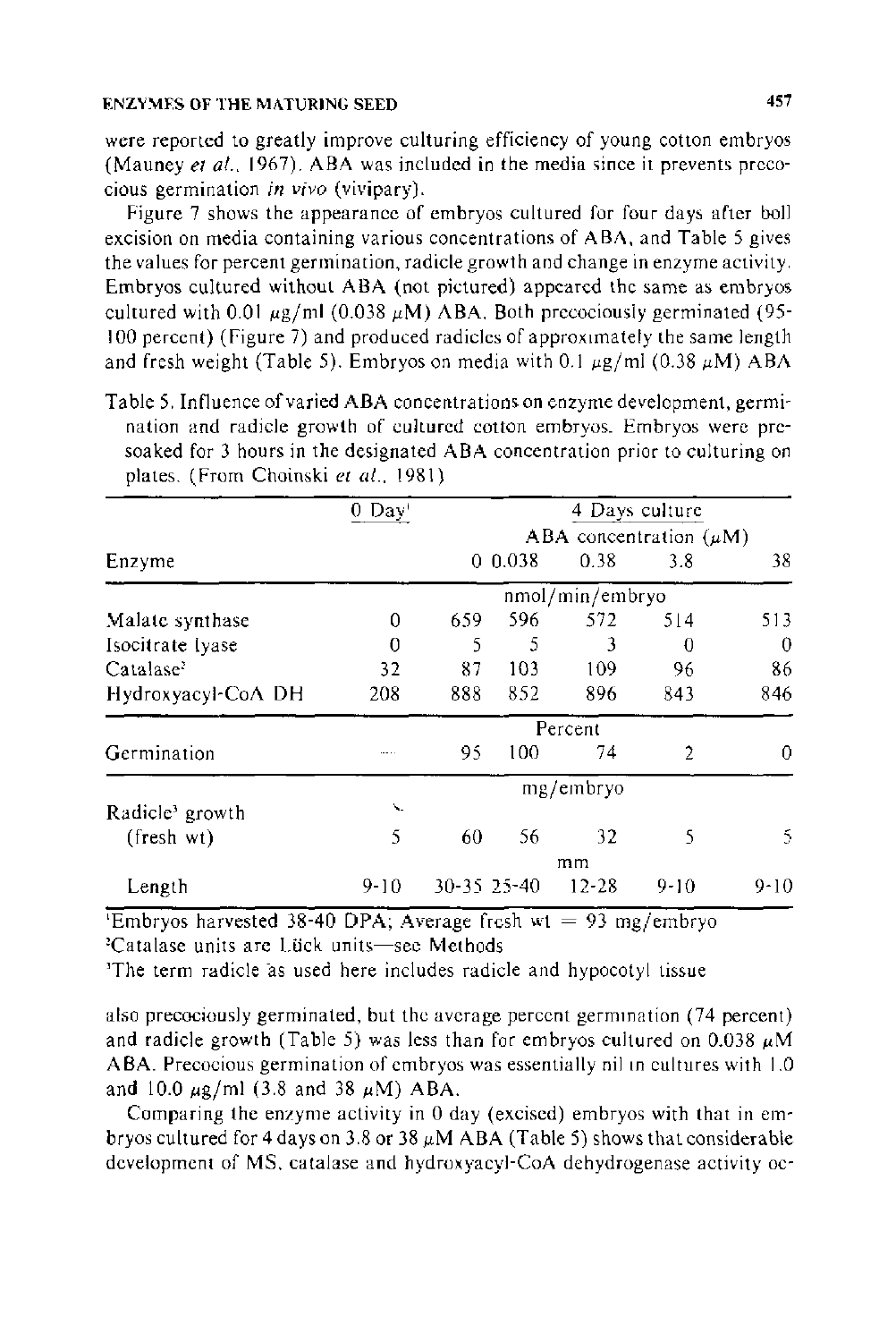curred in cultures without any appearance of ICL activity. Detectable ICL activity and elevated levels of the other enzymes were apparent in those embryos cultured on ABA concentrations  $< 0.38 \mu M$  ABA (Table 5). However, these embryos exhibited radicle growth indicating that the ICL and elevated activities were due to appearance of enzymes related to postgerminative growth.

Literature values for endogenous ABA concentrations are expressed as an amount per boll (Davis and Addicott, 1971) or  $\mu$ g ABA/kg embryo (DeLanghe and Vermeulen, 1972). Thus, it is difficult to determine whether the concentration of ABA preventing precocious germination (3.8  $\mu$ M) in our system is similar to an *in vivo* concentration. An estimate of molar concentration in 34 DPA embryos from DeLanghe and Vermeulen's data is  $0.08 \mu M$  ABA per embryo. Walbot *et* at., (1975) and other reviewers (e.g., Walton, 1977) refer to "combined

Table 6. Comparison of changes in enzyme activity and other parameters during development of cotton embryos cultured *in vitro* or maintained on plants *in vivo.* (From Choinski *et* at., 1981)

|                        | 38 DPA         | 4-Day culture             | 54 DPA         |
|------------------------|----------------|---------------------------|----------------|
|                        |                | (in vitro)                | (in vivo)      |
| Enzyme                 |                | nmol/min/embryo           |                |
| Malate synthase        | 0              | $432 \pm 18$ <sup>t</sup> | $385 \pm 23$   |
| Isocitrate lyase       | 0              | 0                         | 0              |
| Catalase <sup>2</sup>  | $27 \pm 2$     | $61 \pm 3$                | $80 \pm 2$     |
| Hydroxyacyl-CoA DH     | $168 \pm 11$   | $557 \pm 17$              | $426 \pm 28$   |
| Citrate synthase       | $255 \pm 20$   | $406 \pm 17$              | $388 \pm 25$   |
| Malate DH <sup>2</sup> | $21.4 \pm 2$   | $23.1 \pm 1$              | $26.6 \pm 3.2$ |
| Aspartate AT           | $500 \pm 16$   | $563 \pm 27$              | $466 \pm 17$   |
| Weight                 |                | mg/embryo                 |                |
| Fresh                  | $81 \pm 3$     | $139 \pm 5$               | $55 \pm 1.2$   |
| Dry                    | $46 \pm 3$     | $53 \pm 4$                | $52 \pm 0.6$   |
| Protein (Bradford)     |                | mg/embryo                 |                |
| Total                  | $30.6 \pm 0.7$ | $31 \pm 0.7$              | $34.5 \pm 0.2$ |
| Insoluble              | $21 \pm 0.5$   | $23 \pm 0.5$              | $25 \pm 0.7$   |
|                        |                | μmol/embryo               |                |
| Nitrogen               | $222 \pm 17$   | $261 \pm 17$              | $286 \pm 4$    |
| Lipid                  |                | mg/embryo                 |                |
| Total                  | $13.8 \pm 0.9$ | $15.0 \pm 0.6$            |                |
| Neutral                | $11.9 = 0.6$   | $13.9 \pm 0.5$            | $16.0 \pm 0.8$ |

'Values for enzyme activity are means  $\pm$  S.E. of replicates from at least three separate experiments. Other values are means  $\pm$  S.E. of replicates from one or two experiments.

<sup>2</sup>Malate dehydrogenase units are  $\mu$ mol/min/embryo; catalase units are Lück units.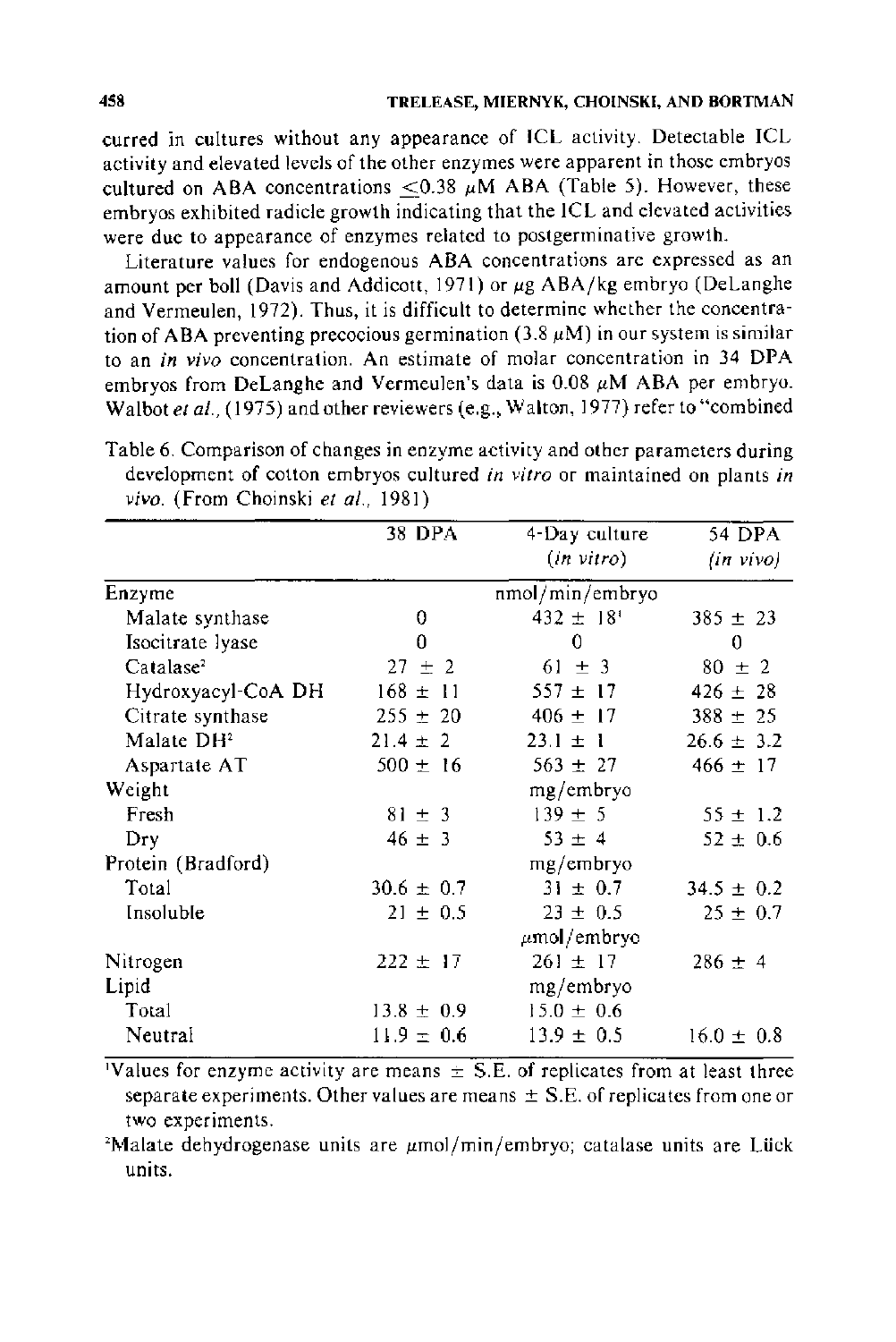gas chromatography and bioassay" values for **ABA** concentration in cotton ovules and embryos that ostensibly are included in a published report by Ihlc and Dure ( 1970). However, careful examination of this reference does not reveal any such values; thus, if these data are published, their source is not known to us. Since enzyme development occurred without precocious germination in embryos cultured on 3.8  $\mu$ M ABA, this concentration was used in media for all subsequent experiments.

A comparison of various developmental changes in cultured embryos and *in vivo* embryos is shown in Table 6. Activity of all enzymes increased in the presence of 3.8  $\mu$ M ABA to levels comparable to those found in embryos removed from bolls 54 DPA. Dry weight increase of cultured and *in vivo* embryos was similar, whereas protein and neutral lipid accumulations in cultured embryos were less than in in vivo embryos. Overall, the data show that embryos cultured on nutrient media containing  $3.8 \mu M$  develop similarly to maturing embryos within bolls.

Table 7 shows the influence of adding various protein-synthesizing inhibitors (Act D-transcription, cordycepin-polyadenylation. cycloheximide-translation) to ABA-containing cultures. All three inhibitors essentially prevented the development of MS activity, and they suppressed additional development of catalase,

|                        | 0 Day |           |          | 3 Days culture  |                                |  |
|------------------------|-------|-----------|----------|-----------------|--------------------------------|--|
|                        |       | ABA       | ABA      | АВА             | АВА                            |  |
|                        |       |           |          |                 | Act D Cordycepin Cycloheximide |  |
|                        |       |           |          | nmol/min/embryo |                                |  |
| Enzyme                 |       |           |          |                 |                                |  |
| Malate synthase        | 0     | 400       | 24       | 29              | 37                             |  |
| Isocitrate lyase       | 0     | 0         | $\Omega$ | 0               | 0                              |  |
| Catalase <sup>2</sup>  | 25    | 55        | 18       | 22              | 12                             |  |
| Citrate synthase       | 243   | 452       | 192      | 234             | 160                            |  |
| Malate DH <sup>2</sup> | 26.2  | 28.0      | 25.4     | 27.8            | 33.4                           |  |
| Aspartate AT           | 1012  | 1977      | 1630     | 1537            | 1672                           |  |
| Enoyl hydratase        | 2072  | 3625      | 2022     | 1818            | 1620                           |  |
| Hydroxyacyl-CoA DH     | 138   | 300       | 154      | 126             | 106                            |  |
| Thiolase               | 164   | 100       | 117      | 74              | 76                             |  |
|                        |       | mg/embryo |          |                 |                                |  |
| Embryo (fresh wt)      | 74    | 31        | 101      | 104             | 98                             |  |

Table 7. Influence of protein synthesis inhibitors on enzyme development and fresh weight of cultured cotton embryos. Concentration of inhibitors was: ABA-3.8  $\mu$ M; Act D-8.0  $\mu$ M; cordycepin-300  $\mu$ M; cycloheximide-178 ,~iM. (From Choinskt *et a/.,* 1981)

'Embryos harvested 38-40 DPA

<sup>2</sup>Catalase units are Lück units; malate DH units are  $\mu$ mol/min/embryo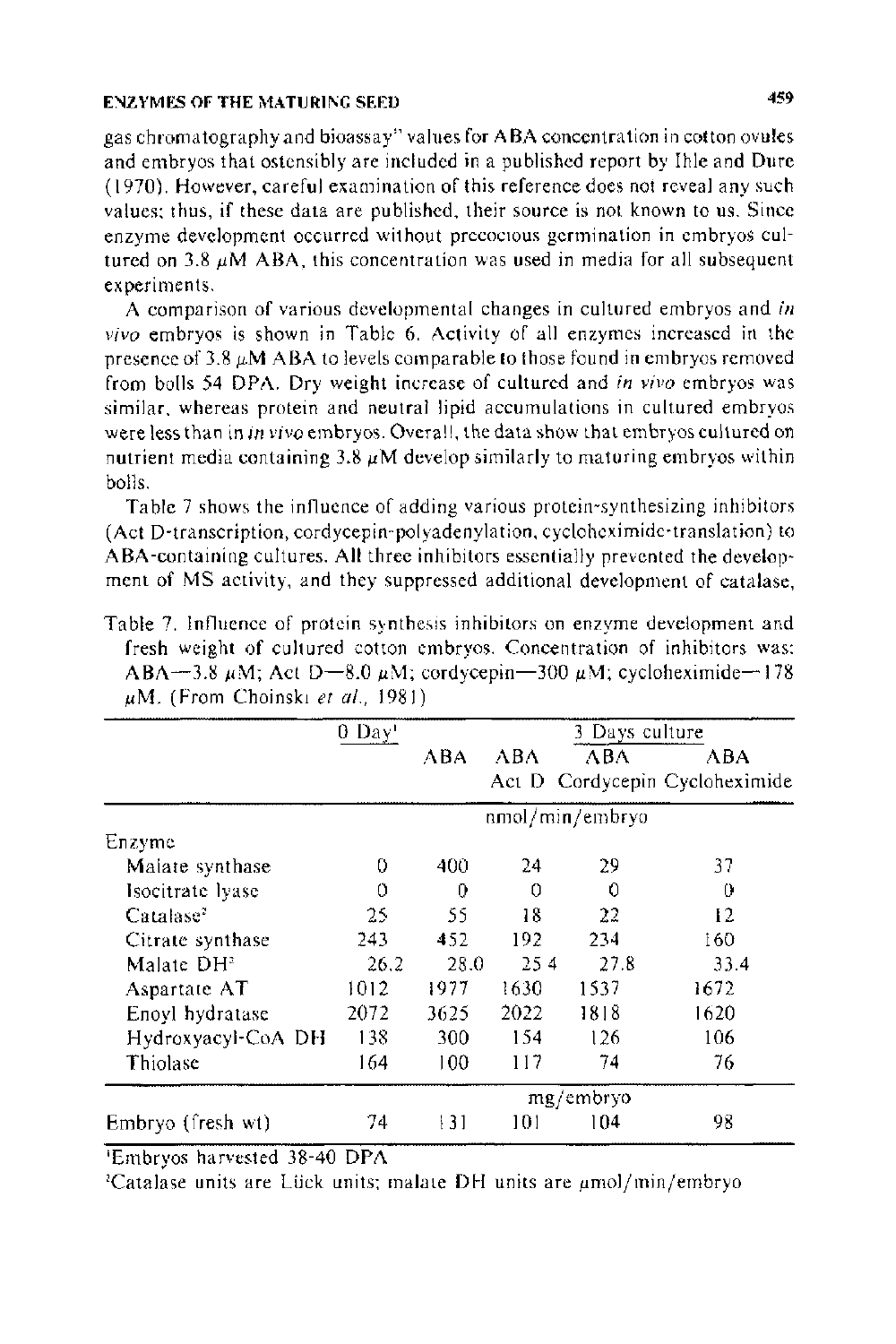citrate synthase, enoyl hydratase, hydroxyacyl-CoA dehydrogenase and thiolase activity. Further development of MDH and aspartate aminotransferase activity was apparent in the presence of these drugs, but some inhibition was noted. It may be significant that the latter two enzymes exist as multiple forms (Beevers, 1979). The results may reflect a selective inhibition of the glyoxysomal, and not the mitochondrial or cytoplasmic, forms. The complete inhibition of citrate synthase development would be an exception to this idea, since it apparently also exists in multiple forms.

The data in Table 7 provide good evidence that enzymes known to be incorporated into glyoxysomes during maturation (Table 4) can be transcribed and translated in the presence of ABA. Inhibition by cordycepin indicates that the mRNAs for these enzymes must be polyadenylated prior to translation. Harris and Dure (1978) also have reported the requirement for such processing of mRNAs conserved in the dry seeds. Development of ICL activity again is conspicuous by its absence. These and other results previously described for ICL development explain the rationale for Dure's proposal that "germination enzyme" development is suppressed by ABA, and, hence, so is vivipary. None of the embryos in this experiment precociously germinated. In this regard, our results are again inconsistent with Dure's finding that addition of Act D to ABA-treated embryos overcame the effect of ABA and permitted germination. The difference in results is not presently understood. We have cultured excised embryos on agar plates containing only ABA and found that the embryos did not germinate. Thus, we believe that ABA is important in preventing vivipary, but we do not accept the hypothesis that its action is through the prevention of mRNA translation of enzymes unique to germinated seeds, since these enzymes are translated in immature embryos in the presence of ABA (Tables 5-7). One cannot ignore the lack of ICL development, however. It is entirely possible that ABA blocks ICL appearance and thereby blocks germination. This reasoning is clouded by the fact that ICL activity appears in precociously-germinated embryos and germinated seeds several hours after germination (protrusion of the radicle) commences, not concomitant with germination. (See Chapter 28 for additional information on ABA control of mRNAs.)

# SUMMARY

Assaying for activity of several key gluconeogenesis-related enzymes in maturing cotton embryos has revealed new information pertinent to understanding developmental events that occur during boll maturation. First and foremost is the fact that all of the gluconeogenesis-related enzymes examined, except ICL, appear at some time during maturation and are incorporated into organelles (glyoxysomes and mitochondria). Their localization in organelles within mature embryos is the same as in germinated seeds. The function of the embryo-synthesized glyoxysomes is not clearly understood. They may play a non-gluconeogenic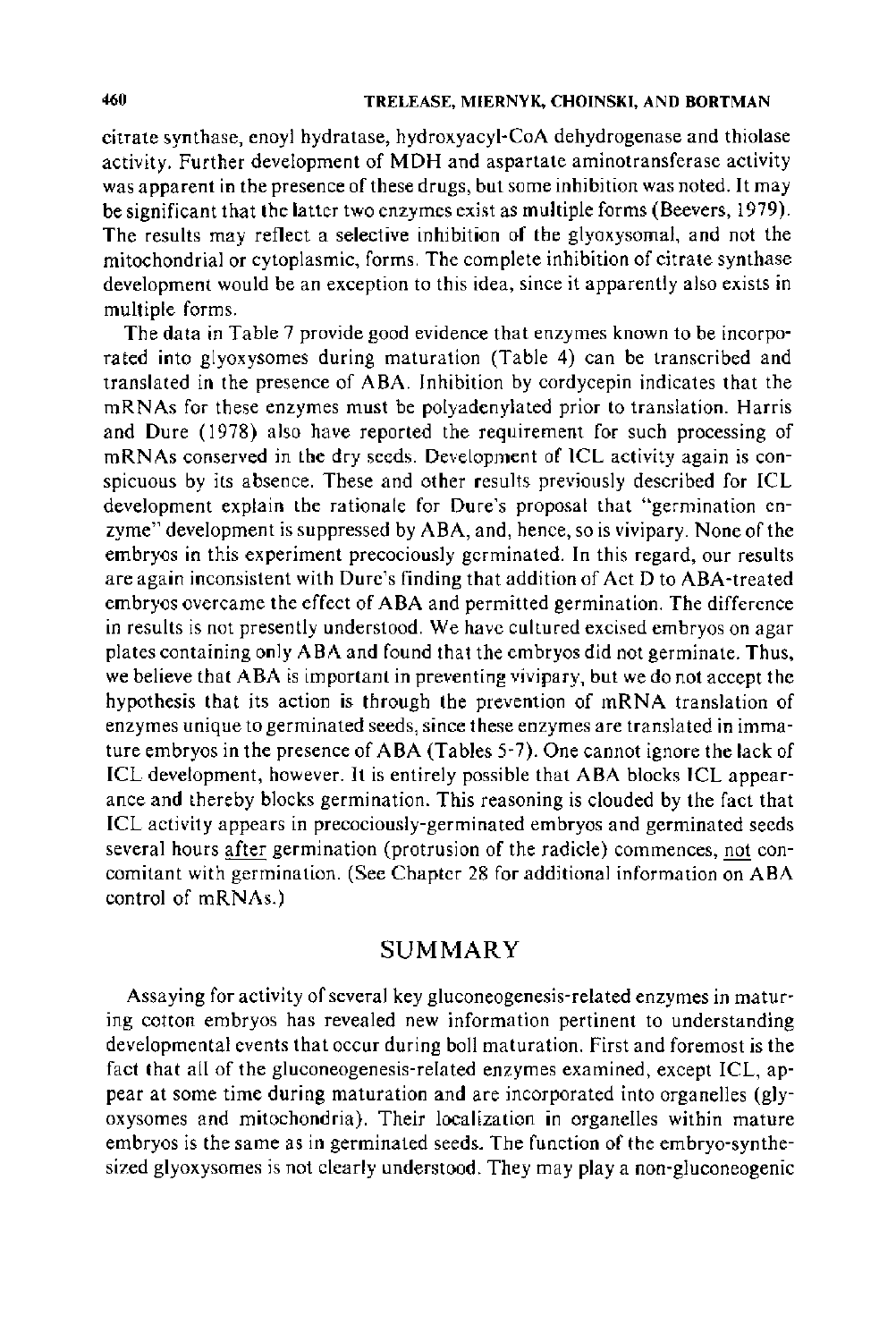role during the late stages of maturation, such as in the metabolism of organic acids (Miernyk and Trelease, 1981b), and/or they may be needed as direct precursors for the glyoxysomes centrally involved in lipid mobilization and gluconeogenesis during postgerminative growth. Other functions are equally possible but have not been adequately explored.

Our data generally reenforce the concept originally proposed by Dure that certain developmental events occur which prepare the seed for successful germination and/or postgerminative growth. However, the data presented in this paper coupled with results from Benedict's laboratory (Chapter 22) strongly indicate that substantial modification of Durc's proposed developmental scheme is in order. The following is a list and brief discussion of major modifications suggested by the new information. Figure 8 is a diagrammatic summary of these events and



Figure 8. Schematic summary of the sequence of events in maturing and germinated cotton seeds. (From Choinski et al., 1981)

our results.:

- 1. The list of developmental events associated with the natural atrophy of the funiculus thought to occur at 32 DPA should be abandoned and described again in a revised temporal map. Benedict's group has strong evidence that funiculus atrophy occurs much later (45 to 50 DPA), and our data show the appearance of several enzymes beginning at about 22 DPA;
- 2. The concept that ABA prevents vivipary should be preserved. The postulated mechanism of ABA inhibition of germination needs to be revised based on new knowledge that numerous "germination" enzymes are synthesized during maturation. The proposal that immature embryos and mature seeds are differentially sensitive to ABA must be reconsidered since two independent reports